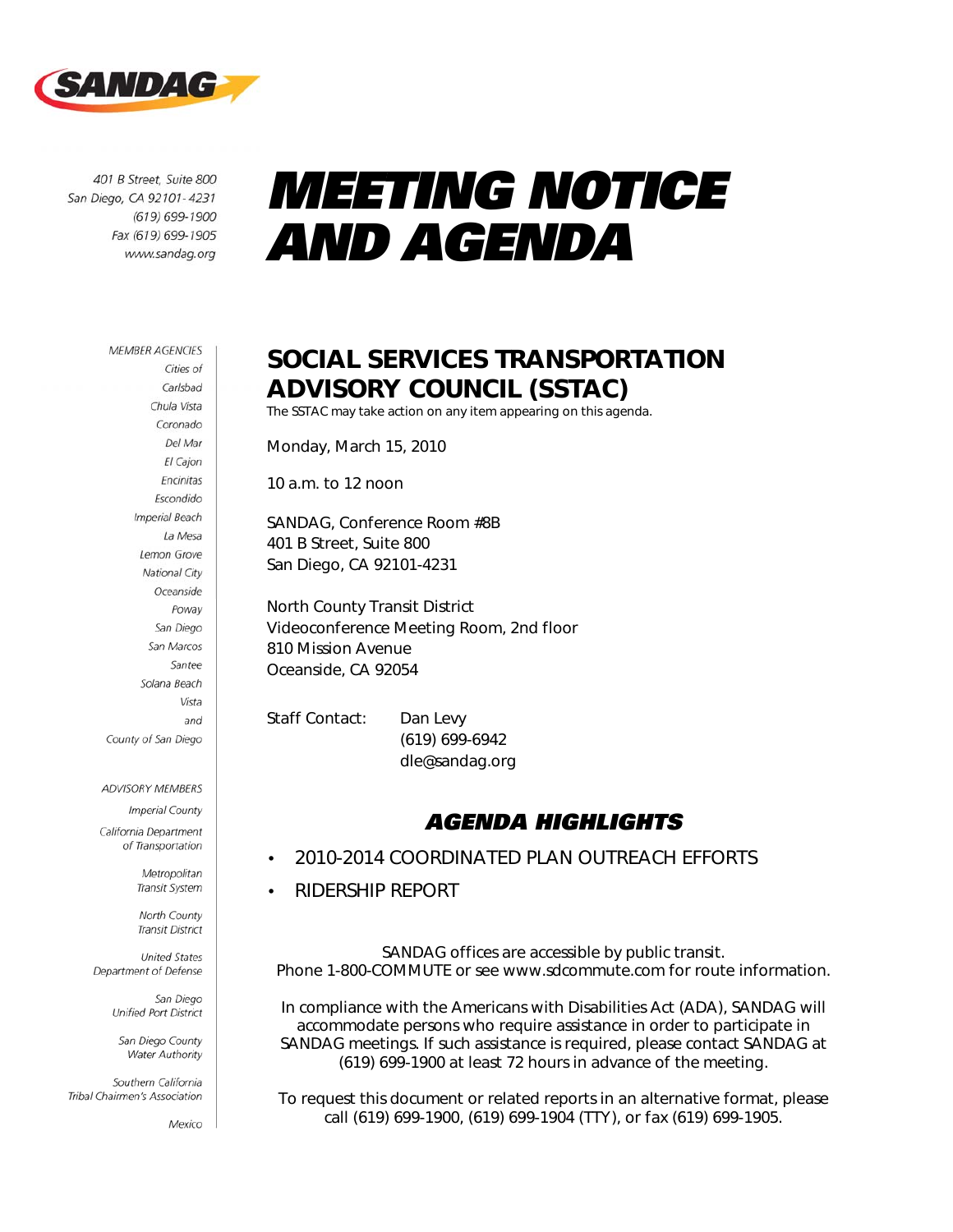### SOCIAL SERVICES TRANSPORTATION ADVISORY COUNCIL

Monday, March 15, 2010

#### ITEM # RECOMMENDATION

| 1.    | <b>INTRODUCTIONS</b>                                                                                                                                                               |                    |
|-------|------------------------------------------------------------------------------------------------------------------------------------------------------------------------------------|--------------------|
| 2.    | <b>ELECTION OF VICE CHAIR</b>                                                                                                                                                      | <b>ACTION</b>      |
|       | SSTAC will hold an election to fill the position of Vice Chairperson                                                                                                               |                    |
| +3.   | APPROVAL OF THE MEETING SUMMARY OF<br><b>JANUARY 20, 2010</b>                                                                                                                      | <b>APPROVE</b>     |
|       | The SSTAC is asked to review and approve the January 20, 2010,<br>meeting minutes.                                                                                                 |                    |
| 4.    | PUBLIC COMMENT                                                                                                                                                                     | <b>COMMENT</b>     |
|       | Members of the public shall have the opportunity to address the<br>Committee on any issue within the jurisdiction of the Committee.<br>Speakers are limited to three minutes each. |                    |
| 5.    | CHAIRPERSON'S REPORT AND COMMITTEE MEMBER<br><b>COMMENTS</b>                                                                                                                       | <b>INFORMATION</b> |
|       | The Chair and councilmembers will report on issues of interest to<br>the Committee.                                                                                                |                    |
| 6.    | <b>STAFF REPORT</b>                                                                                                                                                                | <b>INFORMATION</b> |
|       | Staff will report on items of interest to the Council.                                                                                                                             |                    |
| $+7.$ | SSTAC DRAFT CHARTER REVISION AND MEMBERSHIP<br><b>ROSTER</b>                                                                                                                       | <b>DISCUSSION</b>  |
|       | The council is asked to review and discuss proposed updates to<br>the SSTAC charter and membership roster.                                                                         |                    |
| 8.    | <b>BAYSHORE BIKEWAY</b>                                                                                                                                                            | <b>DISCUSSION</b>  |
|       | Staff will present on two segments of the Bayshore Bikeway<br>project in their design phases.                                                                                      |                    |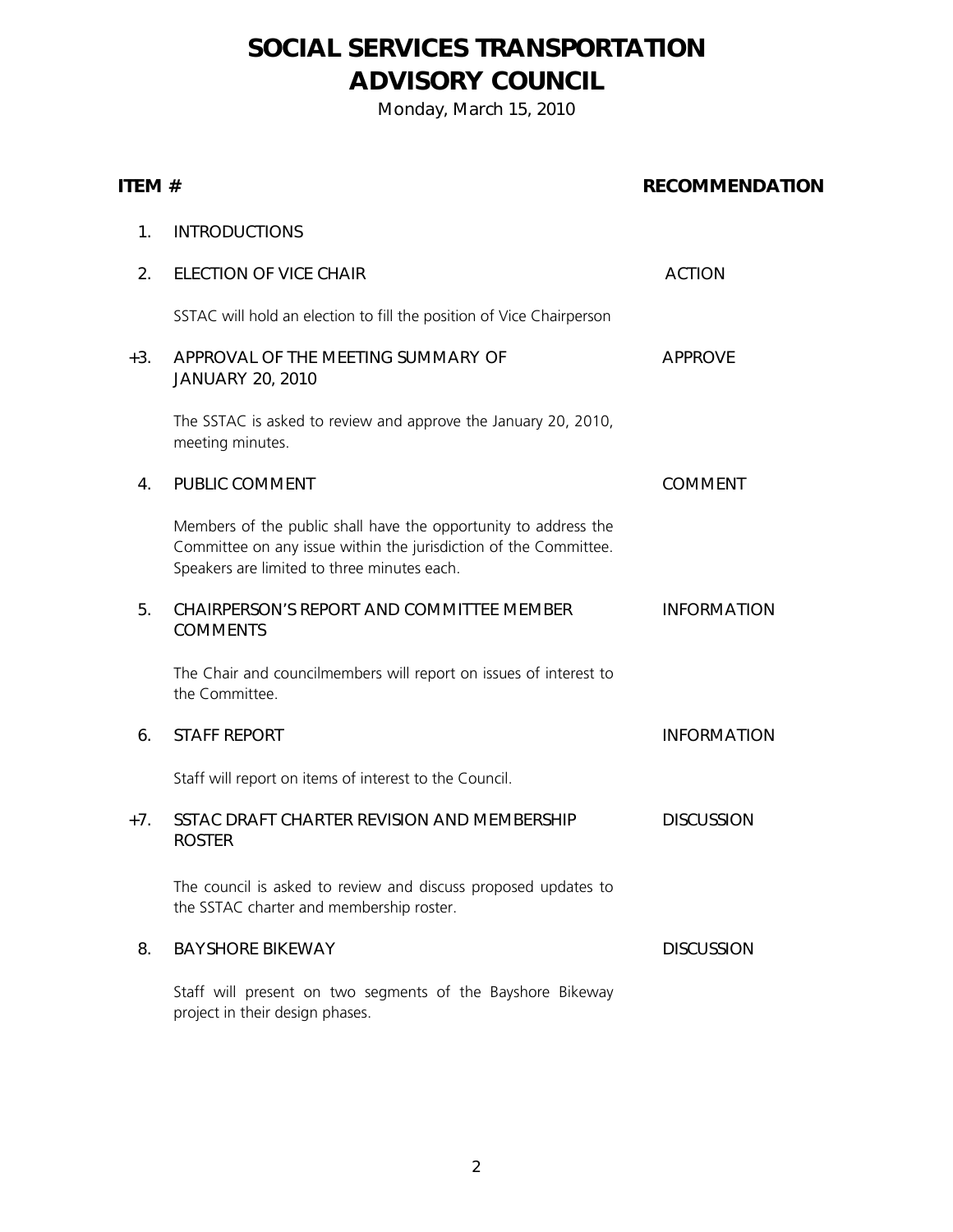| 9.     | 2010-2014 COORDINATED PLAN OUTREACH EFFORTS                                                                                                                                                                             | <b>DISCUSSION</b>  |
|--------|-------------------------------------------------------------------------------------------------------------------------------------------------------------------------------------------------------------------------|--------------------|
|        | Staff will discuss the current outreach efforts to explore the<br>unmet transportation needs in the rural areas of San Diego<br>County, which will be incorporated into the 2010-2014<br>Coordinated Plan update.       |                    |
| $+10.$ | <b>RIDERSHIP REPORT</b>                                                                                                                                                                                                 | <b>ACCEPT</b>      |
|        | The SSTAC will review, discuss, and accept the Ridership Report<br>for 2008-2009.                                                                                                                                       |                    |
| 11.    | <b>GRANT PROGRAMS UPDATE</b>                                                                                                                                                                                            | <b>INFORMATION</b> |
|        | Staff will provide an update on grant funding available in FY 2011<br>and an anticipated competitive process for the Job Access and<br>Reverse Commute (JARC), New Freedom, and TransNet Senior<br>Mini-Grant programs. |                    |
| 12.    | <b>COMPASS CARD UPDATE</b>                                                                                                                                                                                              | <b>INFORMATION</b> |
|        | Staff will present an update on the regionwide implementation of<br>the Compass Card - the new smart card for transit passes.                                                                                           |                    |
| 13.    | <b>TRANSIT OPERATORS UPDATE</b>                                                                                                                                                                                         | <b>INFORMATION</b> |
|        | Representatives from Metropolitan Transit System and North<br>County Transit District will provide an update on their financial<br>status, any services changes, and any administrative activity.                       |                    |
| 14.    | FULL ACCESS & COORDINATED TRANSPORTATION (FACT)<br><b>UPDATE</b>                                                                                                                                                        | <b>INFORMATION</b> |
|        | The Council will hear a verbal report from FACT regarding the<br>direction of the agency.                                                                                                                               |                    |
| 15.    | ADJOURNMENT                                                                                                                                                                                                             | <b>ADJOURN</b>     |
|        | The next SSTAC meeting is scheduled for Monday, May 17, 2010.                                                                                                                                                           |                    |

ITEM # RECOMMENDATION

+ next to an item indicates an attachment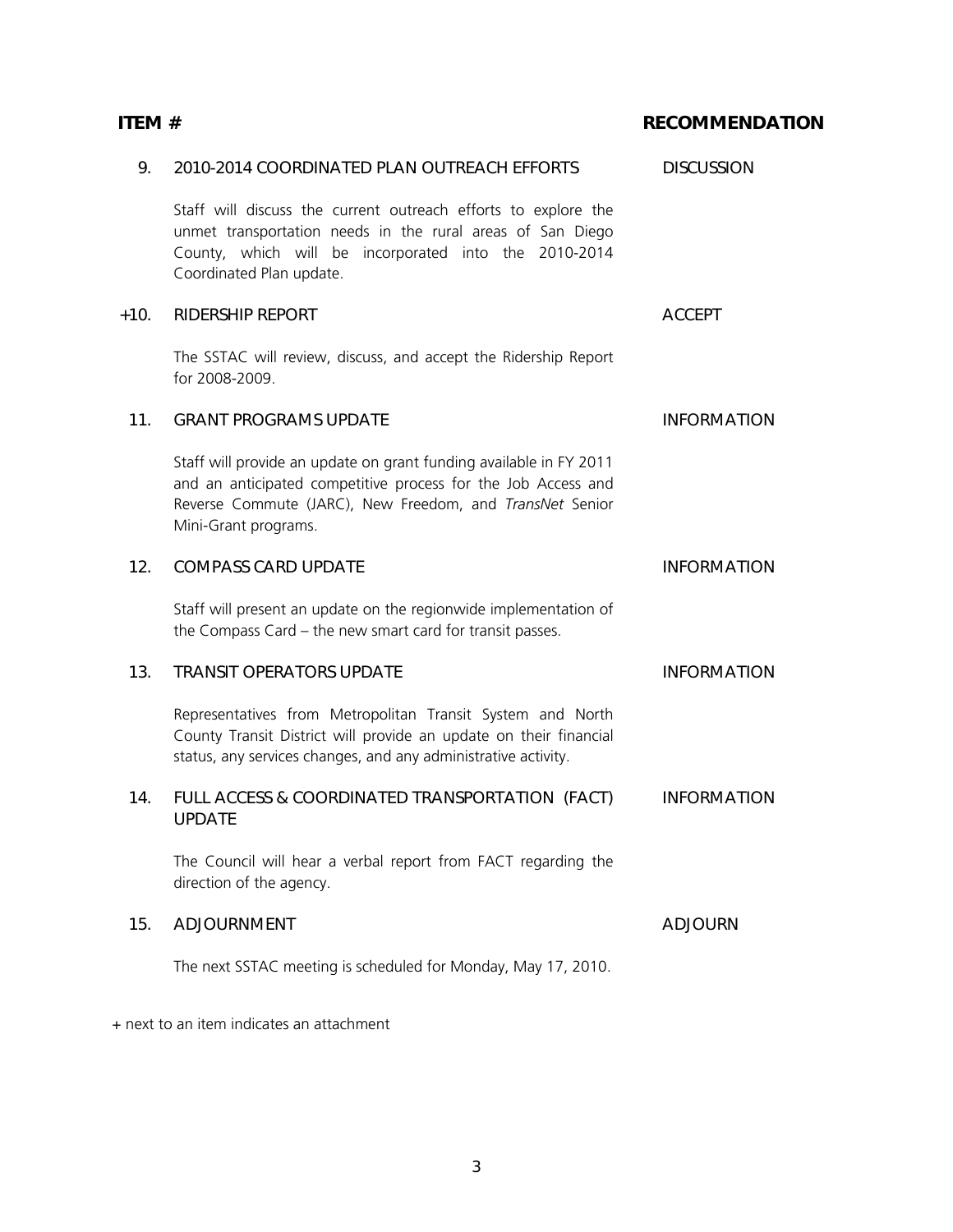#### San Diego Association of Governments

### SOCIAL SERVICES TRANSPORTATION ADVISORY COUNCIL

March 15, 2010

AGENDA ITEM NO.:  $\mathbf 3$ 

Action Requested: APPROVE

APPROVAL OF THE MEETING SUMMARY OF JANUARY 20, 2010 File Number 3001100

#### January 20, 2010 Attendance:

| <b>NAMES</b>            | <b>AGENCY</b>                   |
|-------------------------|---------------------------------|
| David Jackson           | Citizen Member                  |
| <b>Sharlene Ornelas</b> | Citizen Member                  |
| Jackson Alexander       | Citizen Member                  |
| Clive Richard           | Citizen Member                  |
| <b>Alane Haynes</b>     | <b>NCTD</b>                     |
| <b>Bill Olszanicky</b>  | <b>NCTD</b>                     |
| Floyd Willis (Chair)    | Aging and Independence Services |
| Max Calder (Vice Chair) | <b>FACT</b>                     |
| <b>Brent Boyd</b>       | <b>MTS</b>                      |
| Sharon Cooney           | <b>MTS</b>                      |
| <b>Wally Clack</b>      | <b>MTS</b>                      |
| Oswaldo Perez           | SANDAG                          |
| Dan Levy                | SANDAG                          |
| <b>Dillon Miner</b>     | SANDAG                          |
| <b>Brian Hausknecht</b> | <b>SANDAG &amp; CH2M HIII</b>   |
| Anthony Ferguson        | San Diego Regional Center       |
| Beth Butler-Arreola     | <b>Deaf Community Services</b>  |
| Anne Steinberger        | SANDAG                          |
| Mac McGee               | ACT                             |
| Pete D'Ablaing          | SANDAG                          |

#### 1. INTRODUCTIONS

Floyd Willis, Social Services Transportation Advisory Council (SSTAC) Chair, called the meeting to order and introductions were made.

#### 2. APPROVAL OF THE MEETING SUMMARY OF NOVEMBER 16, 2009

Vice Chair Calder, corrected a statement of his in Item 9 – SuperLoop update to "Vice Chair Calder mentioned that this require federal of the regulation's intent".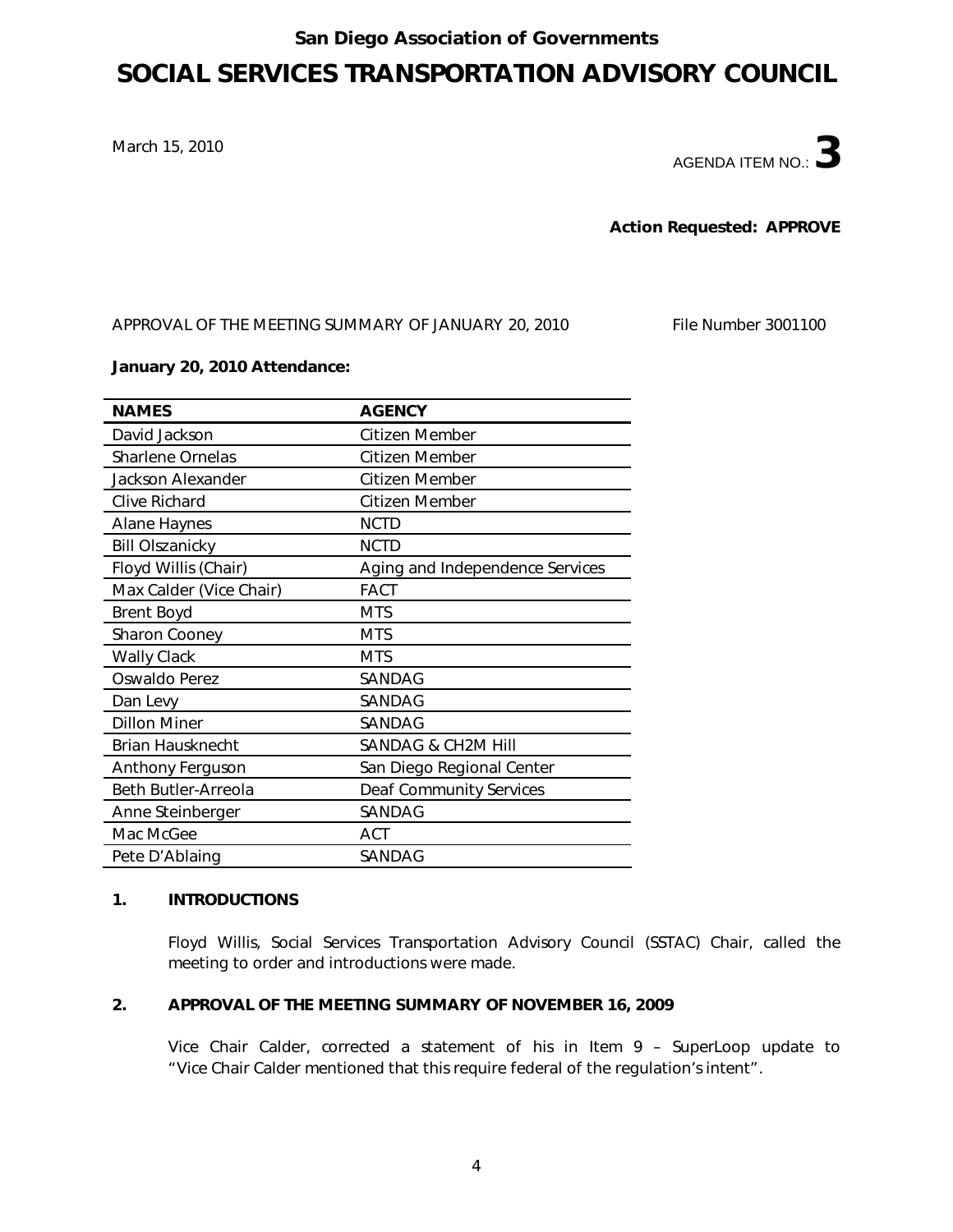Pete D'Ablaing, SANDAG, corrected a statement in Item 6 – SSTAC Roles and Responsibilities regarding accessibility of Metropolitan Transit System (MTS) purchases. He noted that MTS purchases are fully accessible and asked that any vehicle purchases by SANDAG be presented to the SSTAC to "ensure that they are fully accessible."

Chair Willis called for a motion to approve the minutes as corrected. Clive Richard, citizen member, motioned to approve. Sharlene Ornelas, citizen member, seconded, and the minutes were approved unanimously.

#### 3. PUBLIC COMMENT

There were no public comments.

#### 4. CHAIR'S REPORT AND COUNCILMEMBER COMMENTS

Chair Willis acknowledged the staff's work in developing the SSTAC Roles and Responsibilities diagram. He then inquired about updates on the La Mesa Transportation and Mobility Expo.

#### 5. STAFF REPORT

Oswaldo Perez, SANDAG, announced that staff will be preparing ridership reports for the March SSTAC meeting. This is a continuation of the ridership reports previously reviewed by the Transit Access Advisory Committee (TAAC). At the March 2009 meeting, staff presented ridership reports showing 2007 and 2008 comparative data from the MTS and North County Transit District (NCTD) transit services. This year, staff plans to present data for 2008 and 2009 comparative analysis. Mr. Perez requested the following data from the transit agencies for inclusion in this year's ridership report: Ridership, Total Pass-ups, Lift Deployment, and Lift Failures for MTS Trolley, Bus, and Contract (calendar year 2009); and Ridership for NCTD BREEZE, COASTER, and SPRINTER (calendar year 2009).

Mr. Perez updated the council on the La Mesa Transportation & Mobility Expo. The planning committee put together a draft final schedule of the event along with a list of session openers, topics/presentations, keynote speakers, and schematics of the facilities to be used for the expo. The planning committee will be periodically checking with Max Calder for ideas. La Mesa is also looking to contract with St. Madeleine's Sophie Center, Community Convalescent, or SHARP for an accessible shuttle to take passengers in a loop around the four expo sites. Mr. Perez went over the traveling options for anyone who would attend the expo via public transit and shuttle. The expo will take place on June 17, 2010, from 10:00 a.m to 1:30 p.m.

Mr. Perez provided contact information on Transit Systems Security, the contracted agency managing the security aboard the Trolley. Chair Willis noted that this was general information for the Council and was not suggestive of a motion to review these regulations. Alane Haynes, NCTD, noted that NCTD does not have canines on its transit security force. Any canines onboard NCTD transit vehicles would be from the sheriff department or border patrol.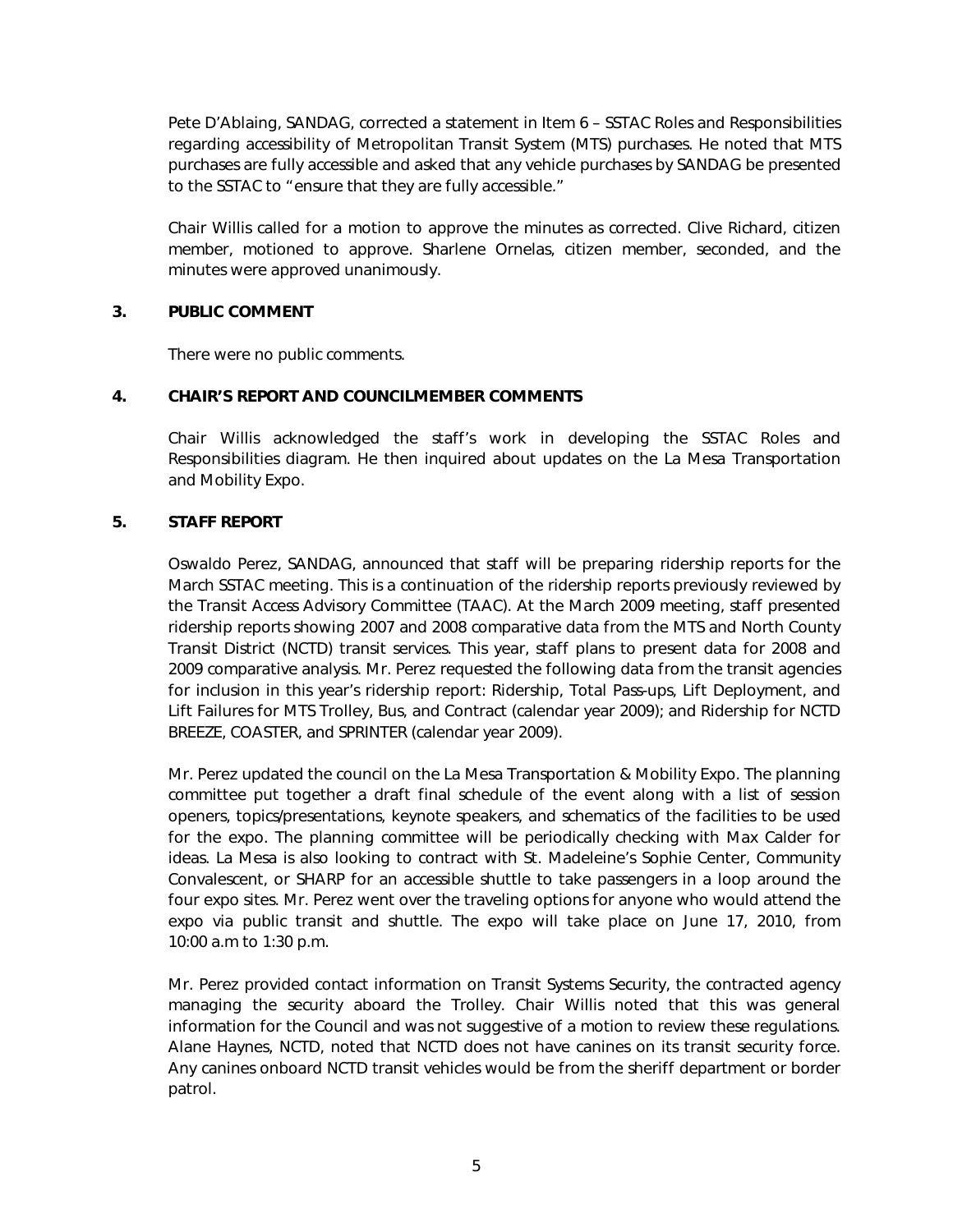Mr. Perez updated the Council on the 5310, Job Access and Reverse Commute (JARC), and New Freedom grant programs. The California Department of Transportation (Caltrans) headquarters in Sacramento is reviewing the Local Review Committee funding recommendations and scores for the six 5310 applicants. To date, Caltrans has rejected only one funding request. It was the Maintenance Equipment request from the City Link Foundation, which included brake lathe, air compressor, and two auto lifts. Caltrans notified staff and City Link Foundation on the reasons for its decision.

Mr. Perez noted that the current Safe, Accountable, Flexible, Efficient Transportation Equity Act: A Legacy for Users (SAFETEA-LU) extension expires February 28, 2010, with approval pending on an extension to September 30, 2010. Staff anticipates making a determination to hold a competitive process by April, when it expects to receive the annual federal appropriation amounts for JARC and New Freedom from the Federal Transit Administration (FTA).

Mr. Perez announced that Bill Olzsanicky is the NCTD Fixed Route representative. The SSTAC charter calls for two representatives, one fixed route and one paratransit, from each transit agency.

Chair Willis went over the membership roster with the Council and called for a motion to approve the membership list with the addition of Mr. Olzsanicky.

Clive Richard, citizen member, motioned to approve the membership list and Mr. Calder seconded. It was approved unanimously.

Chair Willis inquired about the membership status of Janai Quintana, Mimi Gallandt, and Brenda Bothel and the selection and cycle of alternates.

Dan Levy, SANDAG, suggested placing a delinquency clause in the SSTAC charter to revoke a voting member's status if they have missed three consecutive meetings

#### 6. 2010-2014 COORDINATED PLAN SURVEY EFFORTS

Philip Trom, SANDAG, described the background and progress on SANDAG's Rural Transportation Study. Study is funded by \$100,000 Caltrans grant to conduct extensive outreach efforts. Study has two segments: a key stakeholder survey to identify community liasons from rural areas, and a more in-depth individual survey to determine the needs and concerns of rural citizens. Contact Dillon Miner at (619) 699-1954 or dmin@sandag.org for more information. Surveys will be mailed this week.

Beth Butler-Arreola, Deaf Community Services, asked how "rural areas" is defined.

Mr. Trom responded that the survey addresses all areas that are not the census "urban area." The focus is on countywide rural areas, even in communities like Ramona and Fallbrook. The study will enable community-organized transportation providers to potentially receive 100 percent funding.

Chair Willis specified that the Rural Transportation Study is part of a larger document – the Coordinated Plan – that currently acts as a funding tool for the entire county, but that this is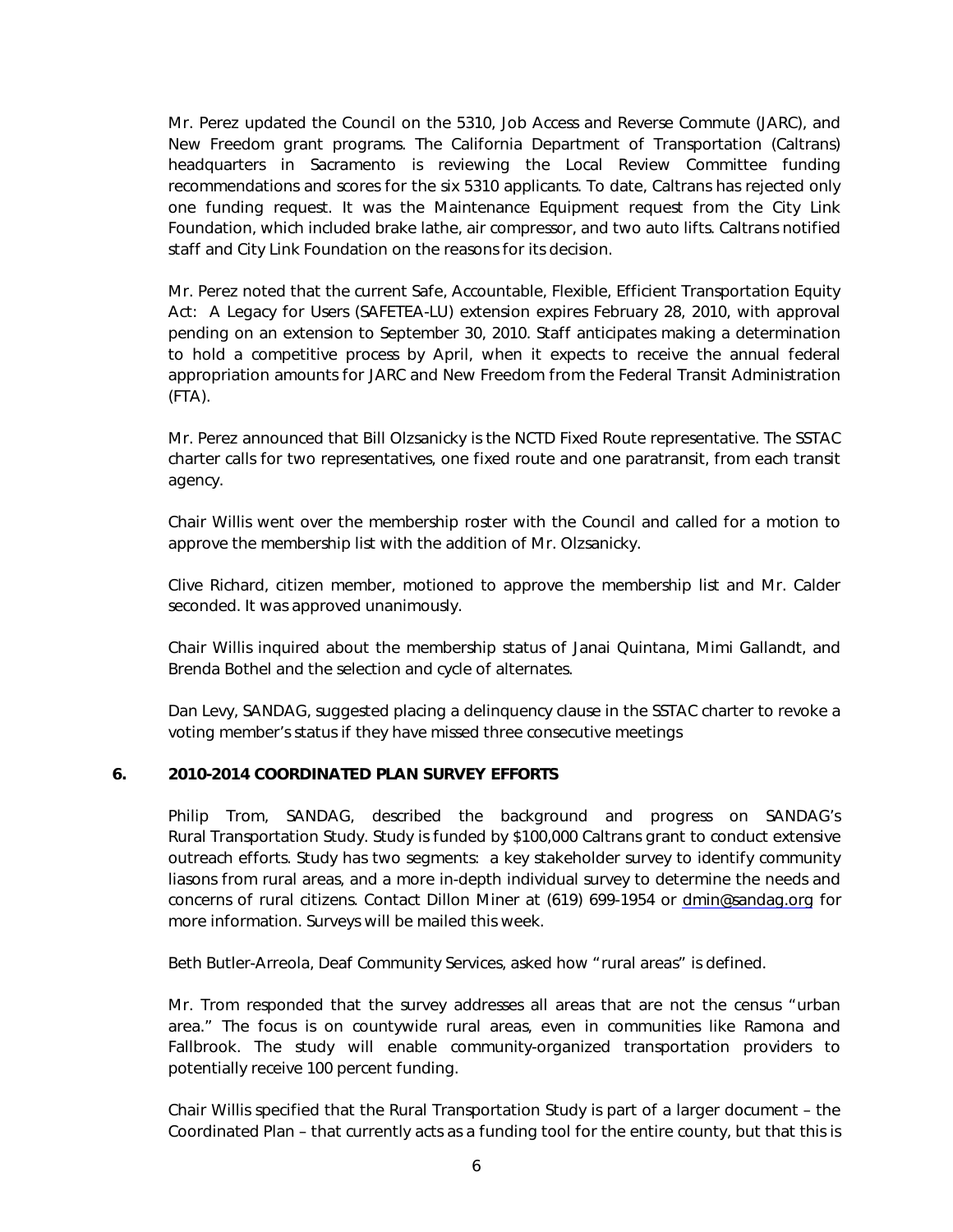the first time rural areas are seriously involved. Caltrans uses the Coordinated Plan to create Requests for Proposals (RFP) for federal transportation grants.

Mr. Trom mentioned that Caltrans' branch chief in Sacramento has been coordinating with SANDAG to participate in the second round of public outreach for the Coordinated Plan. Caltrans will likely release RFPs mid-summer of this year.

Mr. Levy stated that the Rural Transportation Survey can help improve the Senior Mini-Grant (SMG) and 5310 projects.

Chair Willis added that the Coordinated Plan provides the comprehensive purpose for fund allocation by Caltrans.

Mr. Levy stated that Caltrans must use SANDAG's funding priorities as identified in the Coordinated Plan.

Chair Willis recommended using nutrition sites for steakholder outreach.

Mr. Trom included that the tribes will be included through the SRTCA, and if there are any recommended survey groups, please forward contacts to Dillon Miner at dmin@sandaq.orq.

Ms. Butler-Arreola offered to provide a mailing list to deaf individuals throughout the County.

Mac McGee, ACT, questioned whether census release will complicate or confuse individuals receiving Rural Transportation Survey.

#### 7. AUDIBLE MESSAGING TECHNOLOGY STUDY

Mr. Levy has applied for an Environmental Justice Caltrans planning grant to study interactive audible messaging technology utilized to convey traffic information visually-impaired riders at key transit access points. Since audible technology is now available to provide equivalent accommodations to visually-impaired as to hearing-impaired riders, yet it was not available when American with Disability Act (ADA) regulations were created, the grant will investigate unique audible messaging technologies in benchmark regions and will evaluate applicability of these technologies to Bus Rapid Transit (BRT) in Southern California and transportation projects throughout California. Estimated cost is \$125,000.

Mr. Richard applauded effort and feels that the study is an important one.

Chair Willis asked if the SuperLoop would receive any new technologies or which transportation systems would be studied for the grant.

Mr. Levy commented that SuperLoop will not be the specific service of study for the grant, but that the transportation systems, including SuperLoop may be retrofitted if and when a suitable technology is found.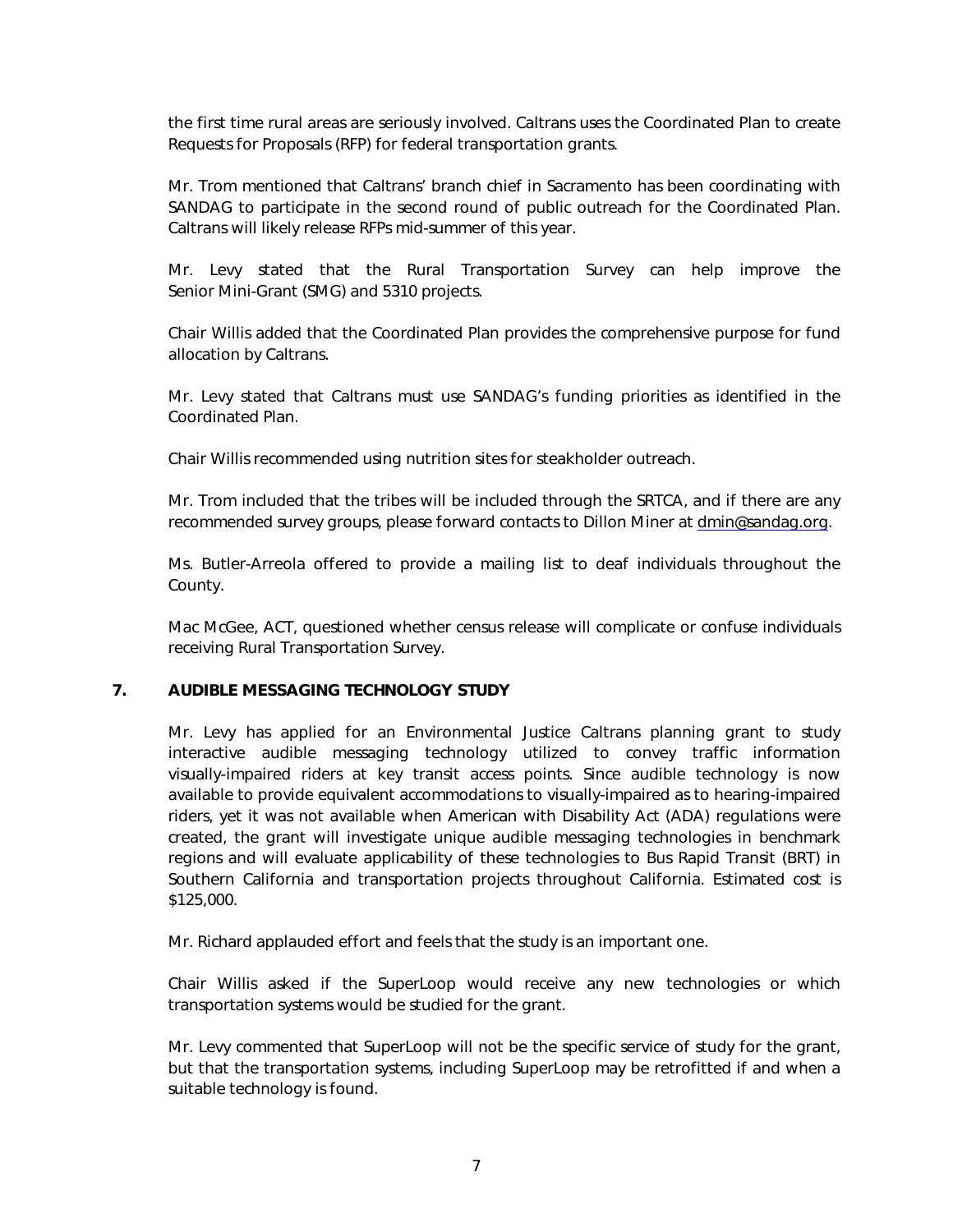#### 8. JARC, NEW FREEDOM, AND SENIOR MINI-GRANT PROGRAM PERFORMANCE **MONITORING**

Mr. Oswaldo reviewed the performance monitoring procedure for JARC, New Freedom and SMG recipients. SANDAG program management plan provides guidance on standardized performance monitoring standards for JARC, New Freedom and SMG projects. In order to be reimbursed for services, SANDAG requires a monthly invoice and quarterly report, which are located at www.sandag.org/coordinatedplan. Reporting forms are approved by SMG committee. These forms assure that funds are being spent adequately and that grantees are making progress towards goals and project completion in reasonable manner. The quarterly report is required by federal government, monthly reports are for SANDAG.

Alane Haynes, NCTD, stated that this is repetitive, especially for MTS and NCTD.

Mr. Levy clarified that the aforementioned grant forms are only required for subrecipients, not for MTS or NCTD.

Ms. Haynes asked if reporting through new excel sheet showing cost per service unit is sufficient for direct providers MTS and NCTD. Mr. Levy asserted that this is correct.

Mr. Oswaldo stated that these forms will soon be required for all subrecipients.

#### 9. COMPASS CARD UPDATE

Anne Steinburger, SANDAG, stated that 35,000 Compass Cards have been distributed. Thirty-eight Vons stores, transit stores, North County Transit Center, and at transit ticket vending machines now carry the cards. Senior, disabled, Medicare Compass Cards must be bought at outlets, not ticket machines, but can be reloaded anywhere once acquired. The Web site will be updated shortly to allow users to manage and register the Compass Card. Validators have been placed as close to tactile pads as possible, but are working to improve validator locations and accessibility for visually-impaired. Will make ticketing machine a TAP point.

Sharlene Ornelas, citizen member, highlighted the difficulty of transferring from Trolley to Coaster at Santa Fe Depot due to spatial separation of validators. Ms. Steinburger reiterated the implementation of ticket vending machine TAP locations and said that SANDAG is working to improve service.

Ms. Haynes commented that North County has had difficulty receiving the Compass Cards on time. Ms. Steinburger said she would confirm delivery on time.

Chair Willis confirmed that "TAP"ing ensures that rider has paid for service and that fines may be given if the Compass Card has not been "TAP"ed. He asked how long each TAP is registered by fare enforcement machines. Ms. Steinburger stated that TAP registers for two hours, but that the Compass Card must be revalidated at transfers from bus, trolley, and COASTER.

Ms. Ornelas stated difficulty in "TAP"ing at transfers.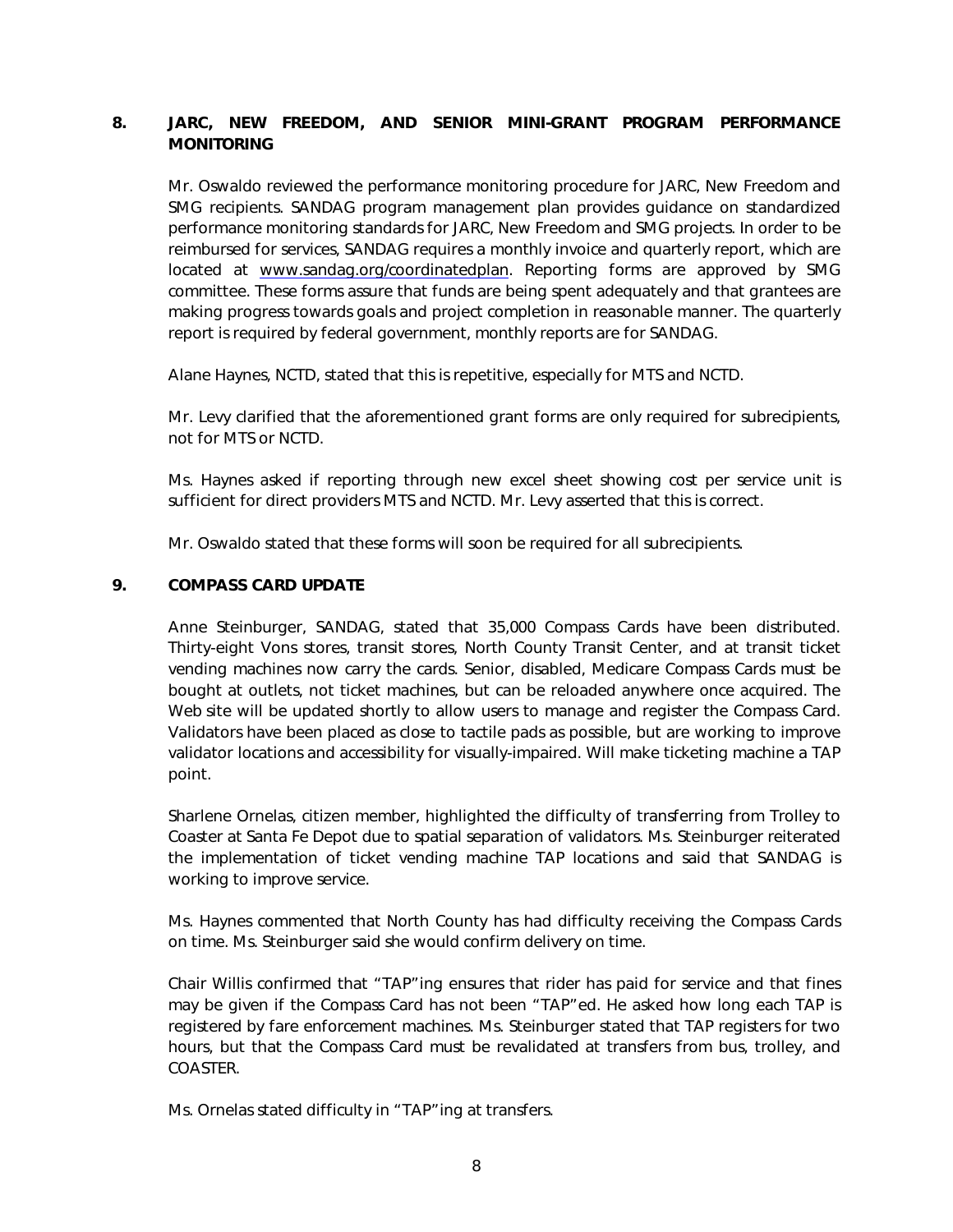Ms. Steinburger recognized difficulty, but maintains that TAP is required on transfers. Sharon Cooney, MTS, stated that Blue and Orange line Trolley stations will be retrofitted in the next few years and will have improved TAP locations.

Chair Willis stated that there may be some grace period while riders are learning to use the new system.

Ms. Steinburger stated that SANDAG plans to complete distribution around April and will no longer sell paper tickets.

Mr. Richard stated disappointment in lack of planning for TAP validators, although excited for overall development of the Compass Card system.

Ms. Butler-Arreola asked when photo ID Compass Cards will be established for senior, disabled, and Medicare card holders. Ms. Steinburger stated that they will be available soon.

David Jackson, citizen member, stated that validator machines are working better recently.

#### 10. FORM 700 AND CONFLICT OF INTEREST

Mr. Oswaldo printed out Form 700 – statement of economic interest, which is required to ensure prevention of a conflict of interests for SSTAC committee members. He also asked if the forms should be distributed early in year to ensure that forms are filled.

Mr. Levy asserted that Form 700 is due by March 1, and therefore the forms can only be renewed at the beginning of each year (January).

#### 11. FULL ACCESS AND COORDINATED TRANSPORTATION (FACT) UPDATE

Mr. Caulder stated that Business Plan was approved on December 9. UPAC, which provides mental health services to minority citizens, is holding a test run on January 27. The service plans to bring South Bay, Ramona, and Rancho Penasquitos riders into Escondido. HIV Healthcare ACCESS project has transportation program that must cut costs and are aiming to collaborate with the County and HIV Transportation Working Group this Friday (January 29) reduce costs. There is a potential of having the County run management of the service rather than cut services. FACT is collecting information about the needs of citizens in Homeless Sheltering Program (runs December 31 – March 31) to possibly help find funding to provide services to the shelters next year and to economically disadvantaged throughout the year. Meetings are being held with shelters now through February. Coordinated maintenance program will proceed, thanks to City Link funding, although it did not receive 5310 funding. Mr. Caulder notified the board of resignation effective April 9.

Chair Willis shared appreciation of Mr. Caulder's work and the significant progress of organization due to his leadership.

Ms. Haynes commended Mr. Caulder for the huge improvements to FACT in the last year.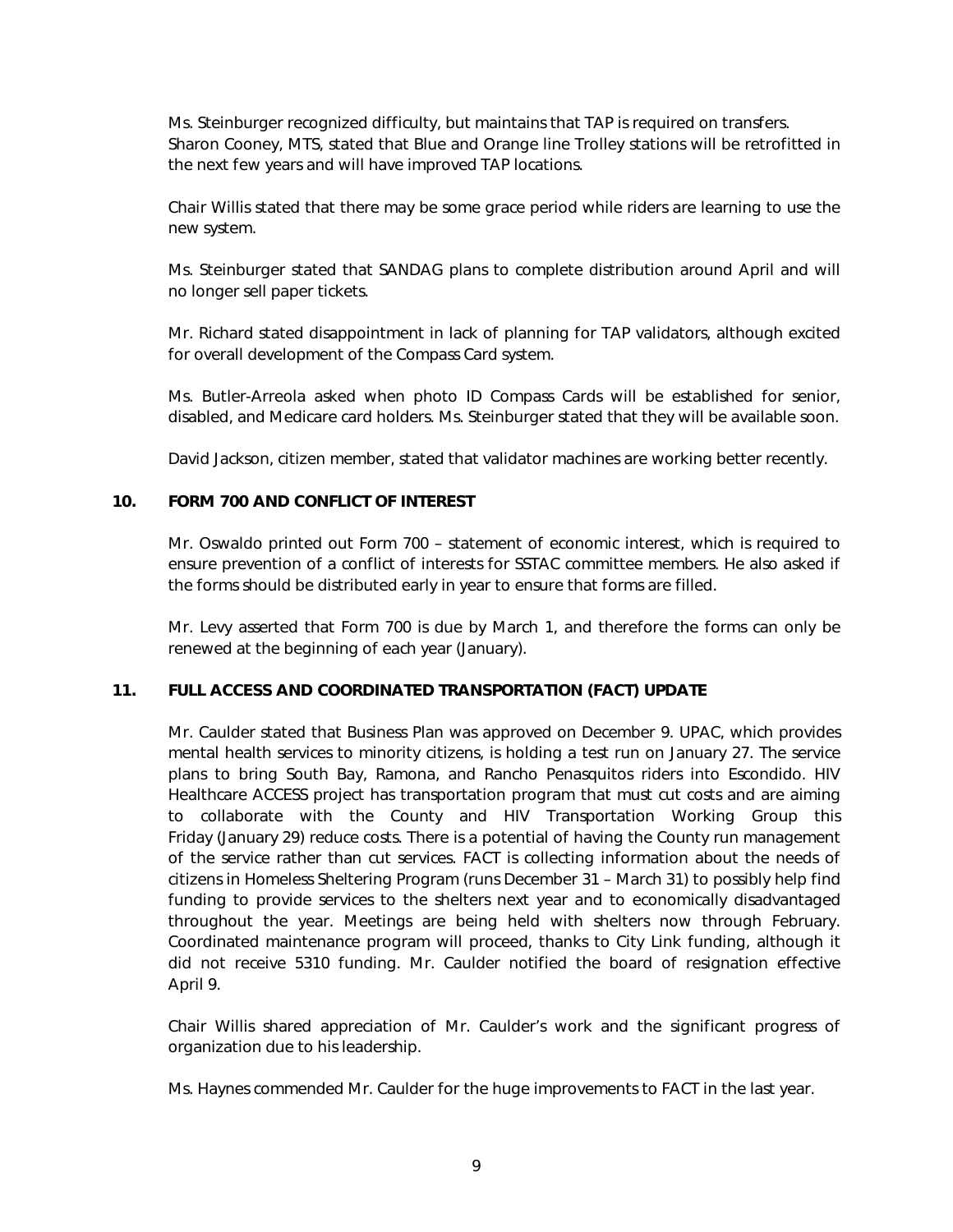#### 12. TRANSIT OPERATORS UPDATE

Ms. Haynes stated that 36 people have lost service due to service reductions and that NCTD has worked to develop alternatives working with LIFT to assist individuals to transit services. 160 riders trip-by-trip and 438 frequent trips in 2009 with 50 percent of frequent trips are now using fixed-route transit for over 19,000 with savings of \$647,000 to NCTD. This has allowed increased independence and spontaneity. Second phase of the project with a database of all of bus stop accessible features linked to Google maps is nearly completed, but the IT worker resigned and the position must be filled. Senior Transit Bike Coordinator resigned and must be filled. In the last quarter, 115 people have been trained to use transit service as part of mobility travel training. 1,336 people have received transit buddy training.

Bill Olszanicky, NCTD, service changes go into affect this Sunday and affect ten routes and save \$1.5 million. Specifics are available on the Web site. He briefly discussed BREEZE Bus service contracting. Market assessment and service evaluation for the Mobility Plan has been completed following an extensive data gathering effort and public outreach. Transit 101 presentation in October revealed current performance of transit networks and set up a framework to redevelop the service network. The agency is currently presenting new service plans this spring.

Sharon Cooney, MTS, stated that the agency has been evaluating the evaluation process for the Medicare pass program for discounted fares, since there has been a sharp increase in pass holders – 30% have discount passes. She also mentioned that the agency has been accepting various forms of certification that are not in their policy. As such, MTS has created a more thorough process of application reviews, based on a proposed method from 2004. Letters will be sent to all social service agencies to send their members the new, standardized application form. Ideally this resigned process will help decrease discount abuse and provide more money to support persons with disabilities.

Ms. Ornelas suggested that photographs be placed on the back of Compass Cards to ensure that only certified discount cards are used.

Ms. Cooney agreed and stated that as the process continues, letters will be mailed to cardholders with disabilities to request that they come to transit centers, so that their cards can be photo personalized.

Chair Willis asked how the application process is being changed and whether applicants will have to prove their disabilities.

Ms. Cooney clarified that there had been previous confusion with distributors approving applications based on financial need. This program is specifically for persons with disabilities and therefore the new documentation requires that a physician or authorized healthcare professional certify individuals' disability.

Chair Willis asked that SSTAC be informed of progress throughout the development of the new application process.

Ms. Butler-Arreola stated that her agency has previously signed applications for deaf riders, and she asked whether this would no longer be allowed.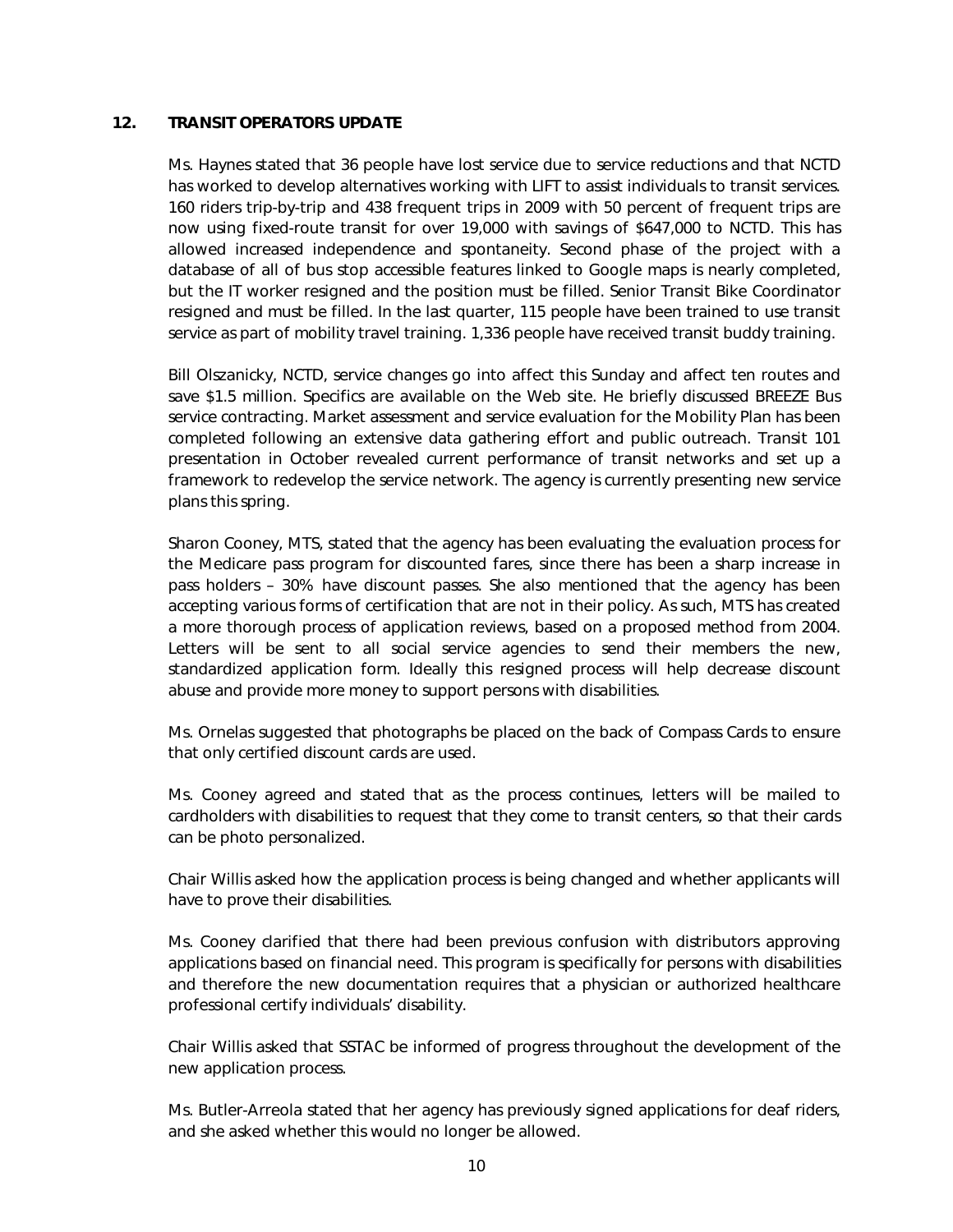Ms. Cooney replied that this would no longer be allowed, since only medical professionals are qualified to sign applications.

Mr. Levy added that under federal regulations, deafness is not an eligible disability.

Ms. Cooney added that the disability must substantially limit a major life activity. She specifically stated that individuals with Medicare cards would be automatically eligible for discount cards.

Chair Willis asked that handouts concerning the new requirements be presented at the next SSTAC meeting.

Ms. Ornelas cautioned that medical professionals may have a bias towards persons with disabilities and that other methods of approval be considered.

Brent Boyd, MTS, stated that there will be a major service change on February 28. \$7 million will be saved through Sunday service reduction, realignment, or discontinuation. Some other cuts are on weekdays and Saturdays.

#### 13. ADJOURNMENT

Meeting was adjourned at 11:54 a.m. The next SSTAC meeting is scheduled for Monday, March 15, 2010.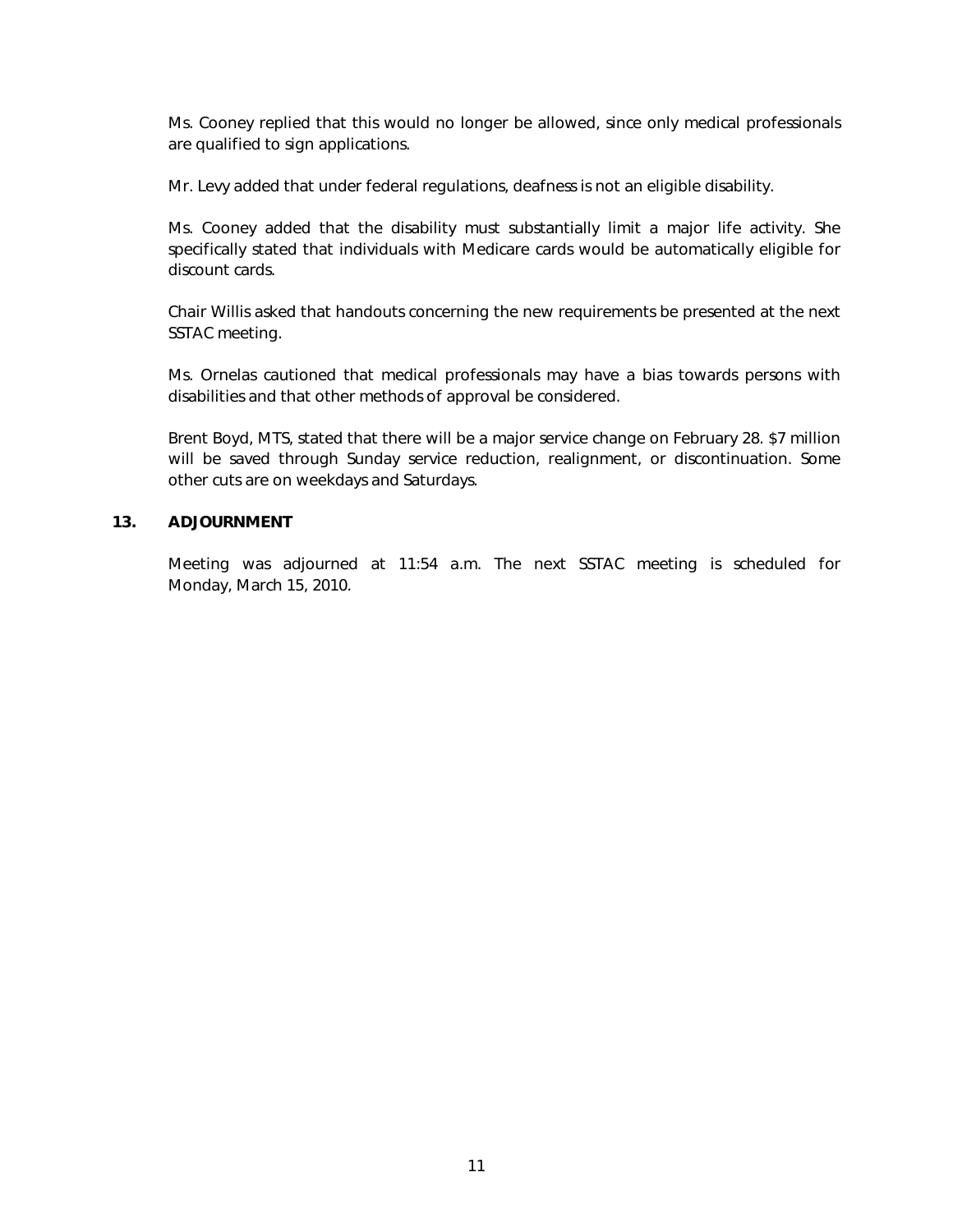

### COMMITTEE/WORKING GROUP CHARTER SOCIAL SERVICES TRANSPORTATION ADVISORY COUNCIL (SSTAC)

#### **PURPOSE**

The mission of the Social Services Transportation Advisory Council (SSTAC) is to review, recommend and encourage the use of accessible transportation services through:

- Promoting the coordination of transportation serving seniors, individuals with disabilities, and persons of limited means;
- Advising staff on transit facilities compliance with the requirements of the Americans with Disability Act (ADA) and Title 24; and
- Advising staff on the accessibility and usability of transit facilities beyond strict interpretation of regulations based on actual experience and knowledge.

#### LINE OF REPORTING

The Social Services Transportation Advisory Council Subcommittee is the successor group to the Subcommittee on Accessible Transportation (SCAT) that was formed by SANDAG in 1979, in response to federal and state requirements and increased local interest and involvement in accessibility issues. SSTAC advises SANDAG on regional planning issues regarding accessible transportation in the public and nonprofit sectors. SSTAC reports to the SANDAG Transportation Committee, which in turn reports to the SANDAG Board of Directors.

#### **RESPONSIBILITIES**

SSTAC advises the SANDAG Board of Directors and its Transportation Committee regarding regional issues of accessible transportation provided by the public and private sector. These activities include the following:

- Provide input on accessible transportation issues for SANDAG's Regional Transportation Plan (RTP) and other relevant SANDAG plans and programs;
- Provide input for the key activities required for the development of the Coordinated Public Transit Human Services Transportation Plan (Coordinated Plan). This includes assistance with the following activities: assessing current available services; identifying areas of duplicative service and gaps in service; identifying the transportation needs of individuals with disabilities, senior citizens, and persons of limited means; developing strategies for addressing the service gaps, and minimizing the duplication of services; prioritizing transportation services for funding and implementation based on resources, time, and feasibility for implementing the specific strategies identified; and reviewing the draft document for content and language;
- Serve as the Local Review Committee (LRC) and Appeals Board for the Section 5310 federal grant program administered by the State Department of Transportation (Caltrans), which provides partial funding for vehicles for nonprofit agencies;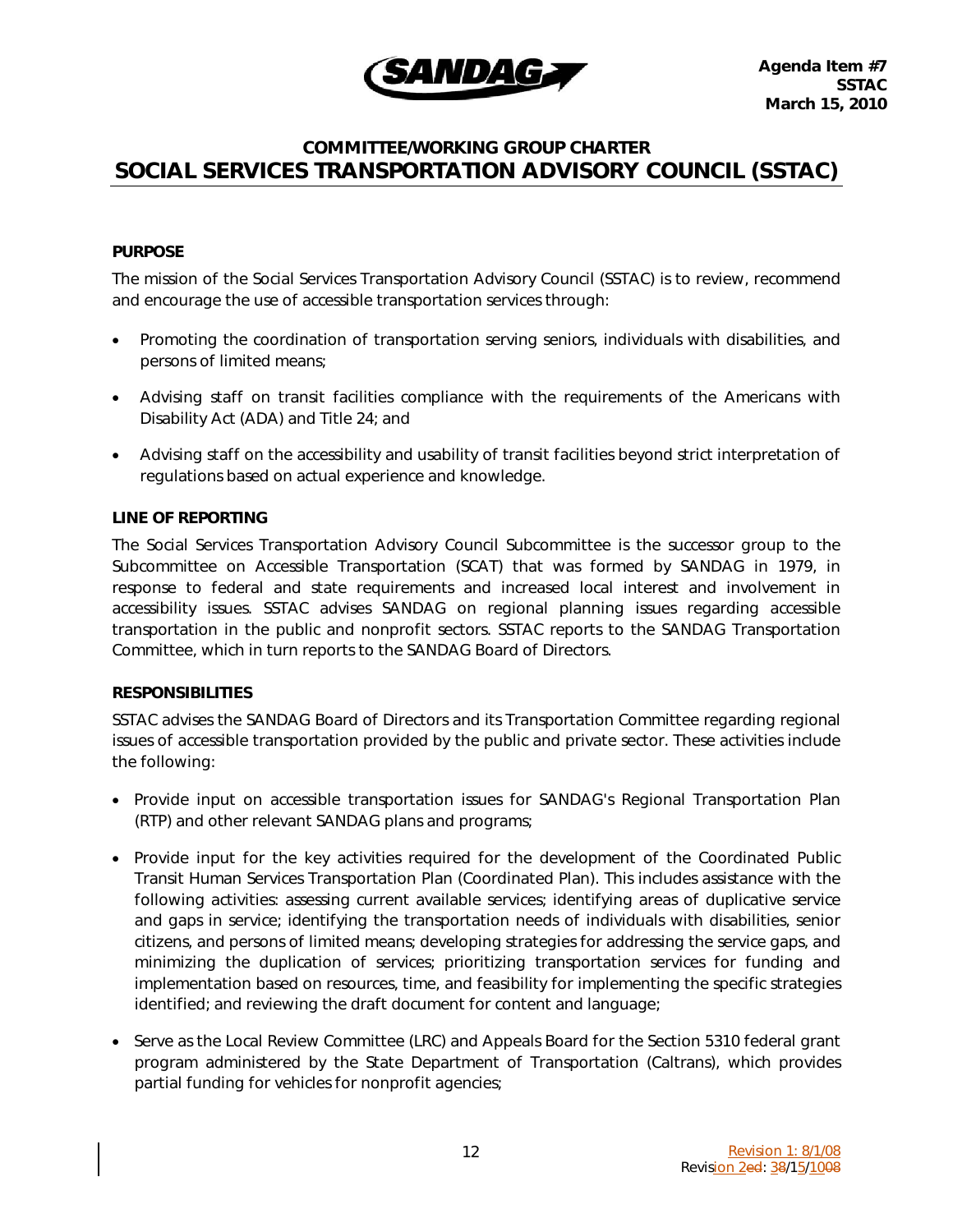- Serve as the region's SSTAC to advise SANDAG on the unmet transit needs of senior citizens and individuals with disabilities, as required by the State's Transportation Development Act (TDA);
- Oversee the annual unmet needs process and make a determination of unmet needs as a recommendation to the Transportation Committee per Public Utilities Code 99238(c)(2);
- Provide input on the progress of the region's transit operators in providing accessible transportation to senior citizens and individuals with disabilities;
- Provide input regarding the legal and practical requirements of transit access to be analyzed by staff and as legally required and practically feasible, incorporated into the design and construction of transit facilities;
- Provide input on the progress of the region's Coordinated Transportation Service Agency (CTSA) in assisting nonprofit agencies to coordinate their transportation services;
- Provide input and proposals to SANDAG on legislation and regulations concerning transportation for seniors and individuals with disabilities;
- Fulfill the requirement in the Public Utilities Code of California Section 99238.5 that the Transportation Planning Agency (SANDAG) establish and implement a citizen participation process to solicit the input of transit dependent, and transit disadvantaged persons, including the elderly, handicapped, and persons of limited means;
- Assist transit operators in programs that promote use of existing transportation programs to better serve seniors and individuals with disabilities; and
- Comment on regional issues brought before the Committee, which are relevant to the implementation of accessible transportation services under federal and state legislation.

SSTAC discusses issues of a regional nature, not specific to individual transit operators or to individual events or circumstances. Issues not appropriate to SSTAC discussion are referred to the appropriate transit operator or other organization with authority to resolve the issue.

#### MEMBERSHIP

Membership on SSTAC is defined by the Public Utilities Code Section 99238.5, of the State of California. SANDAG shall strive to attain geographic and minority representation among the membership from a broad representation of providers and the public:

- 1. Four at-large citizen representatives of senior and disabled transit users who are well versed in the ADA and Title 24 regulations;
- 2. Two representatives of the local social service providers for seniors, including one representative of a social service transportation provider, if one exists;
- 3. Two representatives of local social service providers for individuals with disabilities, including one representatives of a social service transportation provider, if one exists;
- 4. One representative of local social service provider for persons of limited means;
- 5. Two representatives from the local consolidated transportation service agency, designated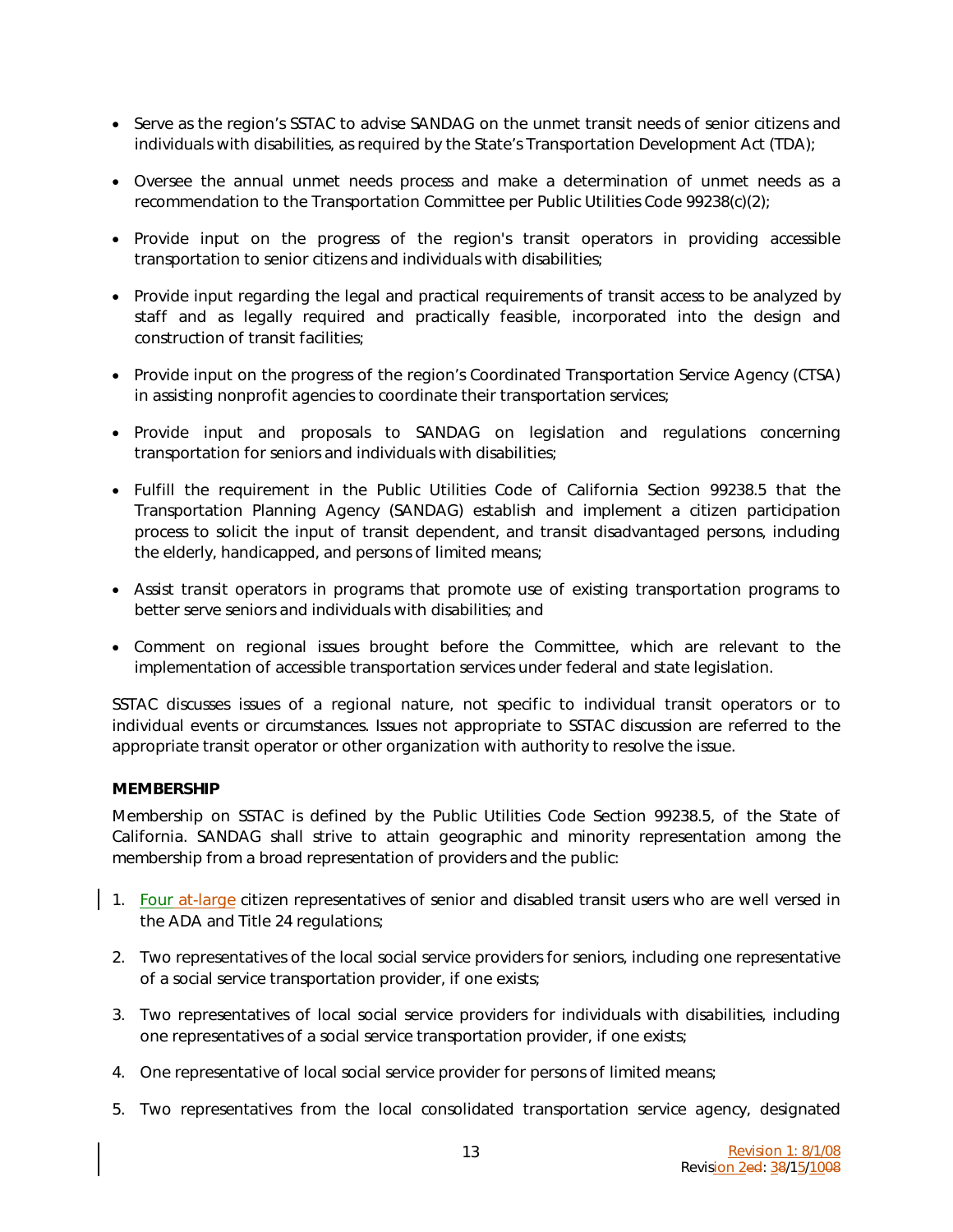pursuant to subdivision (a) of Section 15975 of the Government Code, if one exists, including one representative from a transportation service provider, if one exists;

- 6. One representative from NCTD representing fixed-route service;
- 7. One representative from NCTD representing ADA Paratransit service;
- 8. Once representative from MTS representing fixed-route service;
- 9. One representative from MTS representing ADA Paratransit service.

The term of appointment shall be for three years. Initial appointments shall be equally divided among members serving one-, two-, or three-year terms.

#### VOTING

The four at-large voting citizen members shall be drawn from a pool of senior and disabled transit users who are well versed in the ADA and Title 24 regulations. A sequence shall be established to determine which members of the pool will be considered voting members and which will act as alternates. Initially the sequence will be based on alphabetical order by first name, and subsequently will rotate every six months with the last person on the list moving to the head of the list.

#### **ATTENDANCE**

Any voting at-large citizen member absent for three (3) consecutive meetings without having such absences excused by the Chairperson in advance of the meetings shall have their membership revoked. The Chairperson may assign an alternate with the most frequent attendance relative to the current needs of SSTAC to complete the remainder of the term. Otherwise, the first citizen member alternate in alphabetical order by first name shall be the replacement. An at-large citizen member whose membership is revoked for non-attendance may be reinstated instead as an alternate at-large citizen member upon vote of the council. An at-large citizen member alternate absent for six (6) consecutive meetings without having such absences excused by the Chairperson in advance of the meetings shall have their membership revoked.

If an agency representative of a social service provider is absent for three (3) consecutive meetings without having such absences excused by the Chairperson in advance of the meetings, the position shall be declared vacant. The Chairperson may then assign an agency within the same category of social service providers to complete the remainder of the term.

#### MEETING TIME AND LOCATION

Meetings are usually held on the third Monday of every other month from 10 a.m. to 12 noon in a location that is accessible by public transit and in facilities accessible to individuals with disabilities. . Meetings are usually held in San Diego, either at the Caltrans District 11 Office or at SANDAG, but may be held in other locations within San Diego County, depending on the agenda and availability of meeting space. Additional meetings or time and date adjustments may be made by the Chairperson when necessary.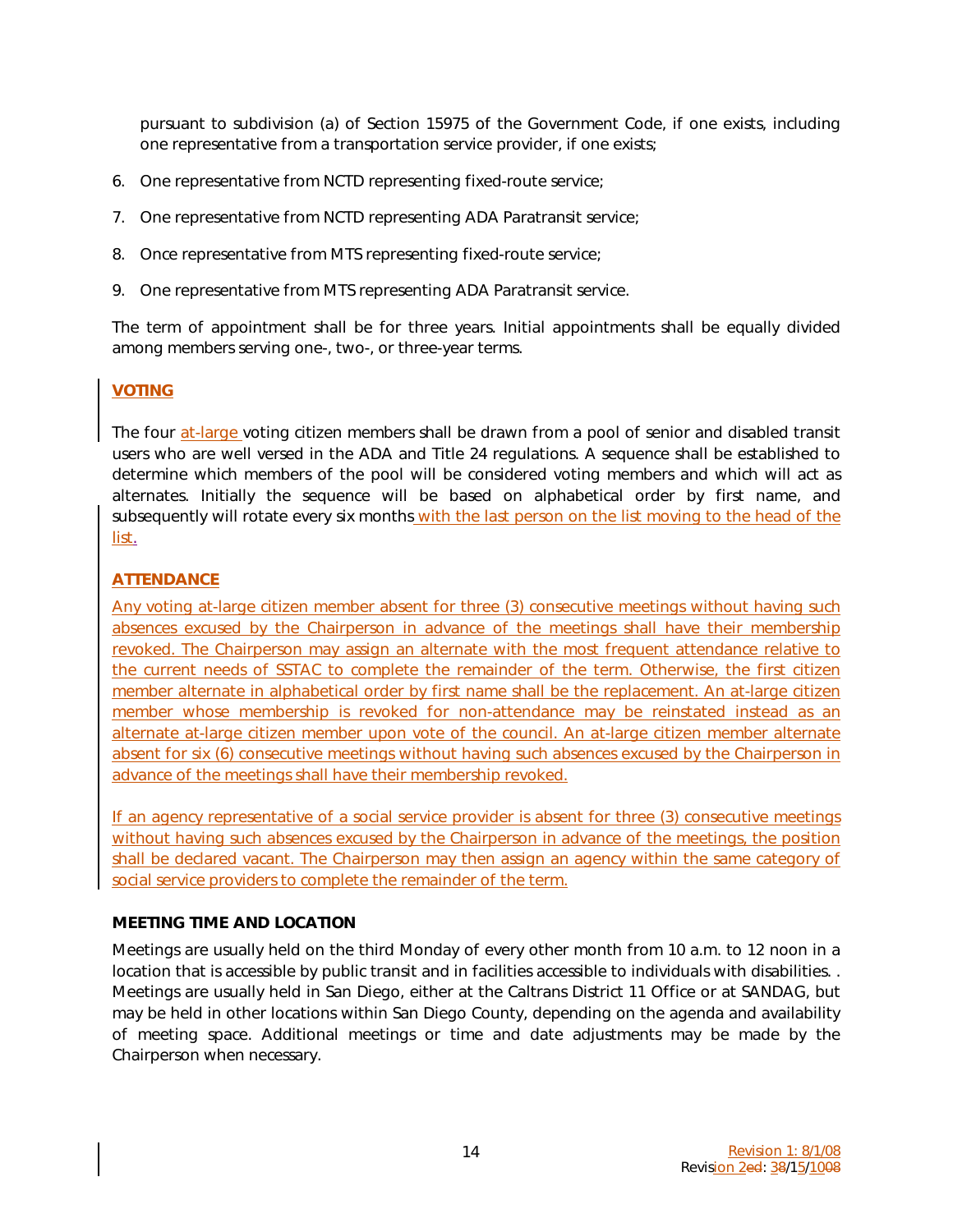#### ANNUAL PUBLIC HEARING

SSTAC shall hold a minimum of one public hearing for the purposes of receiving public comment on public transit services from the transit dependent, elderly and persons of limited means. The hearing(s) shall be scheduled to ensure broad community participation and should be rotated among the various communities within San Diego County.

#### UNMET NEEDS PUBLIC HEARING

The Transportation Development Act (TDA) of the State of California requires the SSTAC to hold public hearings in any year if any TDA funds for that year are not fully expended on public transit. The purpose of the hearings is to provide an opportunity for the public to identify potential transit needs that are not being met and are reasonable to be met with the unspent TDA funds. If there are TDA funds that are not expended for public transit in San Diego County, the SSTAC shall hold a minimum of one public hearing for the purposes of receiving public comment on unmet transit needs from the transit dependent seniors and persons of limited means. The hearing(s) shall be scheduled to ensure broad community participation and should be rotated among the various communities within San Diego County.

#### SELECTION OF THE CHAIR

A Chairperson and Vice Chairperson, or Co-Chairpersons, are nominated and elected annually by the membership to serve one-year terms. The Chairperson conducts meetings. The Vice Chairperson shall conduct the meetings in the absence of the Chairperson.

#### STAFF LIAISON

SANDAG shall provide staff support for SSTAC. The services to be provided by SANDAG shall include, but not be limited to, assisting the Chairman in preparing the agenda, sending out meeting notices, and preparing records of meetings.

#### DURATION OF EXISTENCE

SSTAC is a standing working group that fulfills a state mandate and shall continue to function unless dissolved by the SANDAG Board of Directors or Transportation Committee.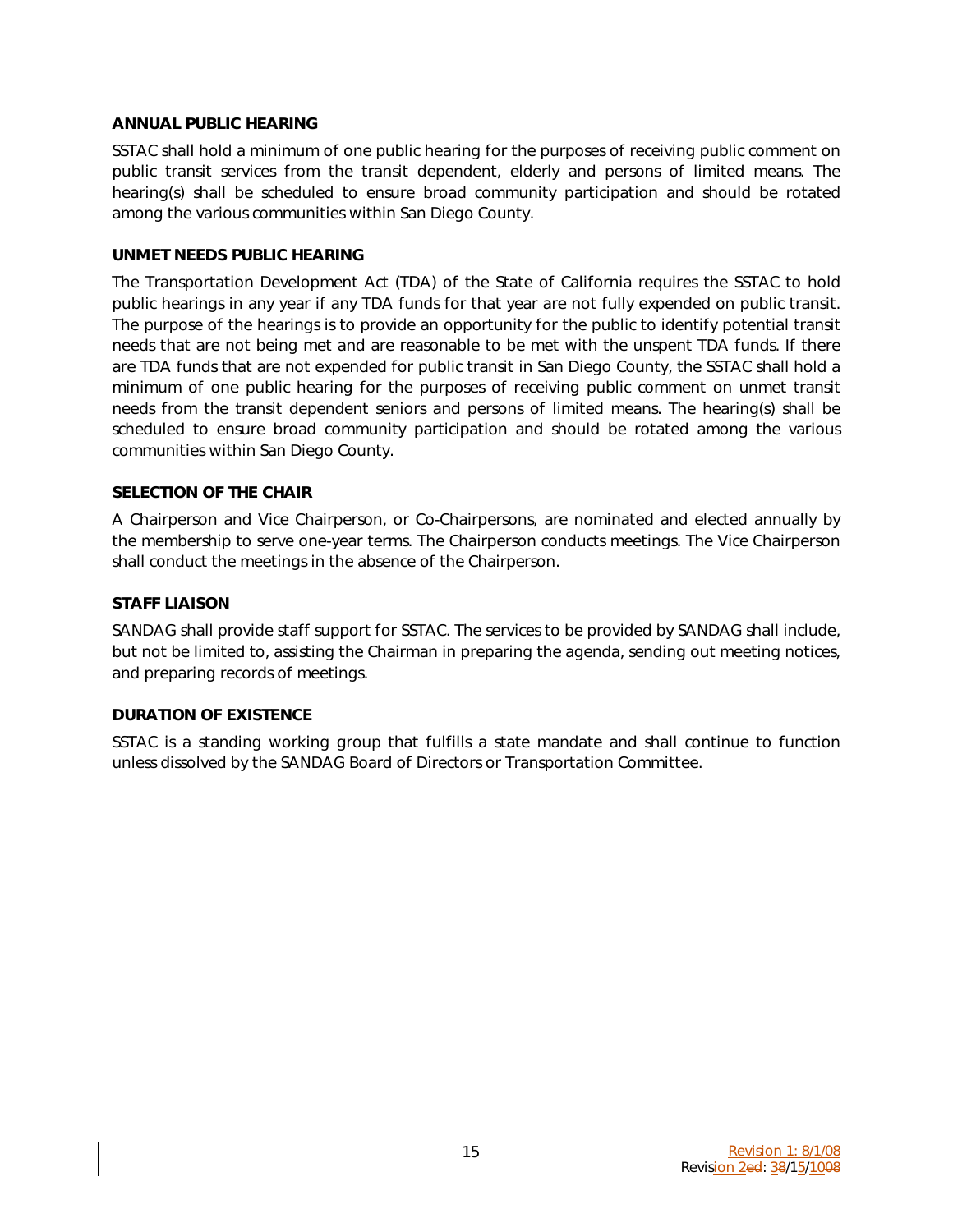|                                                                                   | <b>Member</b>                                              | Term (yrs.) Term Exp.          |        | <b>Member</b>                                        | Term (yrs.)    | Term Exp. |  |  |  |  |  |
|-----------------------------------------------------------------------------------|------------------------------------------------------------|--------------------------------|--------|------------------------------------------------------|----------------|-----------|--|--|--|--|--|
|                                                                                   |                                                            |                                |        |                                                      |                |           |  |  |  |  |  |
| At-Large Citizen Members (Senior and Disabled Transit Users)                      |                                                            |                                |        |                                                      |                |           |  |  |  |  |  |
|                                                                                   |                                                            | <b>Four (4) Voting Members</b> |        | <b>Four (4) Alternate Members</b>                    |                |           |  |  |  |  |  |
|                                                                                   | <b>Clive Richard</b>                                       | 1                              | Aug-10 | Mimi Galandt                                         | 1              | Aug-10    |  |  |  |  |  |
|                                                                                   | Chuck Lungerhausen                                         | $\overline{2}$                 | Aug-11 | <b>Sharlene Ornelas</b>                              | $\overline{2}$ | Aug-11    |  |  |  |  |  |
|                                                                                   | David Jackson                                              | 3                              | Aug-12 | Jackson Alexander                                    | 2              | Aug-11    |  |  |  |  |  |
|                                                                                   | <b>Harriet Weinstock</b>                                   | 1                              | Aug-10 | Vacant                                               |                |           |  |  |  |  |  |
| Two (2) Representatives of Social Service Providers for Seniors                   |                                                            |                                |        |                                                      |                |           |  |  |  |  |  |
|                                                                                   | <b>Floyd Willis</b>                                        | 3                              | Aug-12 | County of San Diego, Aging and Independence Services |                |           |  |  |  |  |  |
|                                                                                   | Janai Quintana                                             | $\overline{2}$                 | Aug-11 | <b>Adult Protective Services</b>                     |                |           |  |  |  |  |  |
| Two (2) Representatives of Social Service Providers for Persons with Disabilities |                                                            |                                |        |                                                      |                |           |  |  |  |  |  |
|                                                                                   | <b>Beth Butler-Arreola</b>                                 | 1                              | Aug-10 | <b>Deaf Community Services</b>                       |                |           |  |  |  |  |  |
|                                                                                   | Anthony Ferguson                                           | 3                              | Aug-12 | San Diego Regional Center                            |                |           |  |  |  |  |  |
| One (1) Representative of Social Service Providers for Persons of Limited Means   |                                                            |                                |        |                                                      |                |           |  |  |  |  |  |
|                                                                                   | Mac McGee                                                  | 3                              | Aug-12 | All Congregations Together                           |                |           |  |  |  |  |  |
| Two (2) Representatives from the Consolidated Transportation Services Agency      |                                                            |                                |        |                                                      |                |           |  |  |  |  |  |
|                                                                                   | <b>Brenda Bothel</b>                                       | 1                              | Aug-10 | Full Access & Coordinated Transportation             |                |           |  |  |  |  |  |
|                                                                                   |                                                            | $\overline{2}$                 | Aug-11 | Full Access & Coordinated Transportation             |                |           |  |  |  |  |  |
|                                                                                   | Two (2) Representatives from Each of the Transit Operators |                                |        |                                                      |                |           |  |  |  |  |  |
|                                                                                   | <b>Brent Boyd</b>                                          | 3                              | Aug-12 | Metropolitan Transit System (MTS) Fixed Route        |                |           |  |  |  |  |  |
|                                                                                   | <b>Scott Transue</b>                                       | 1                              | Aug-10 | <b>MTS Paratransit</b>                               |                |           |  |  |  |  |  |
|                                                                                   | <b>Bill Olszanicky</b>                                     | $\overline{2}$                 | Aug-11 | North County Transit District (NCTD) Fixed Route     |                |           |  |  |  |  |  |
|                                                                                   | <b>Alane Haynes</b>                                        | 3                              | Aug-12 | <b>NCTD Paratransit</b>                              |                |           |  |  |  |  |  |

### Social Services Transportation Advisory Council Membership and Terms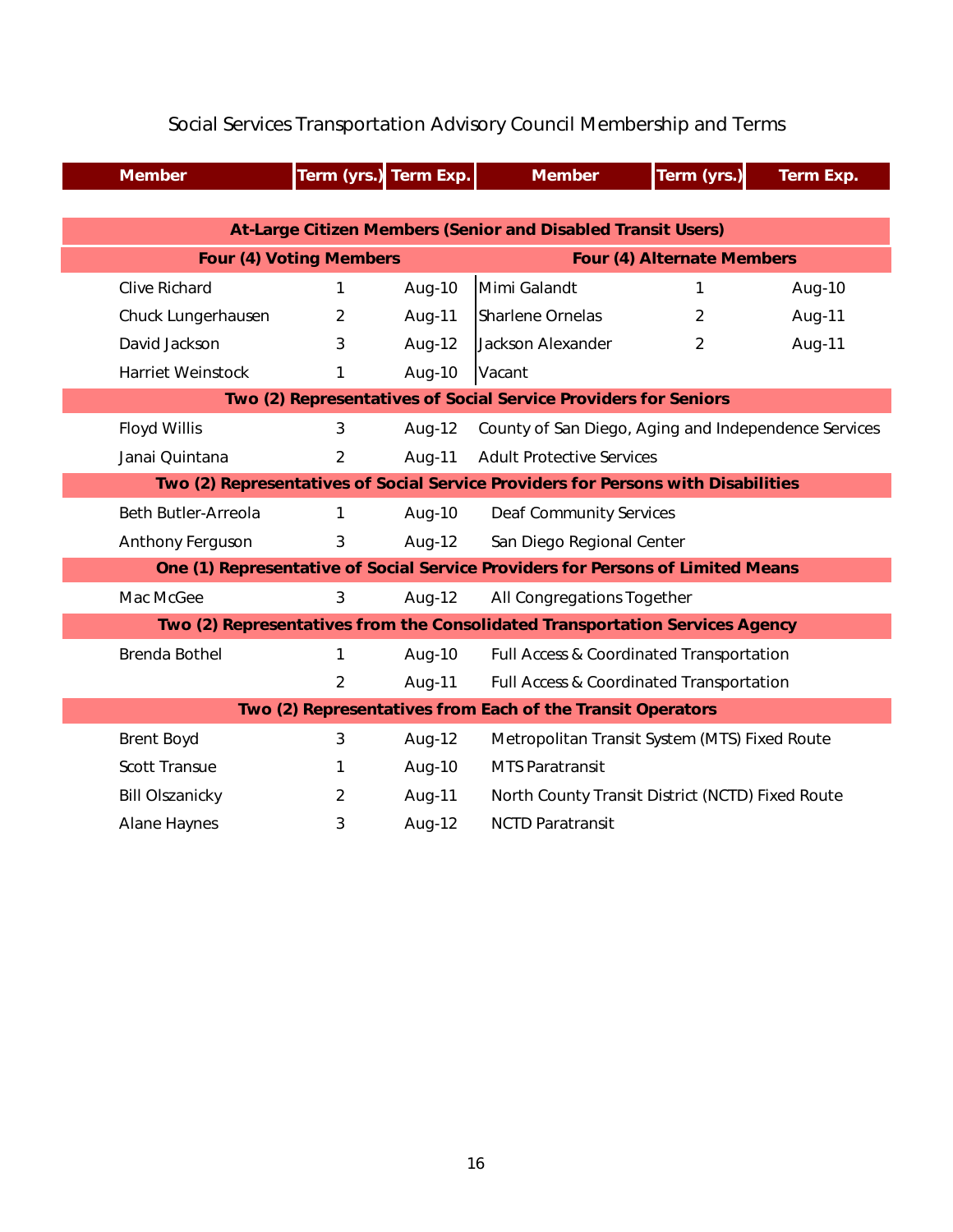

### **MTS Bus Monthly Ridership 2008 & 2009**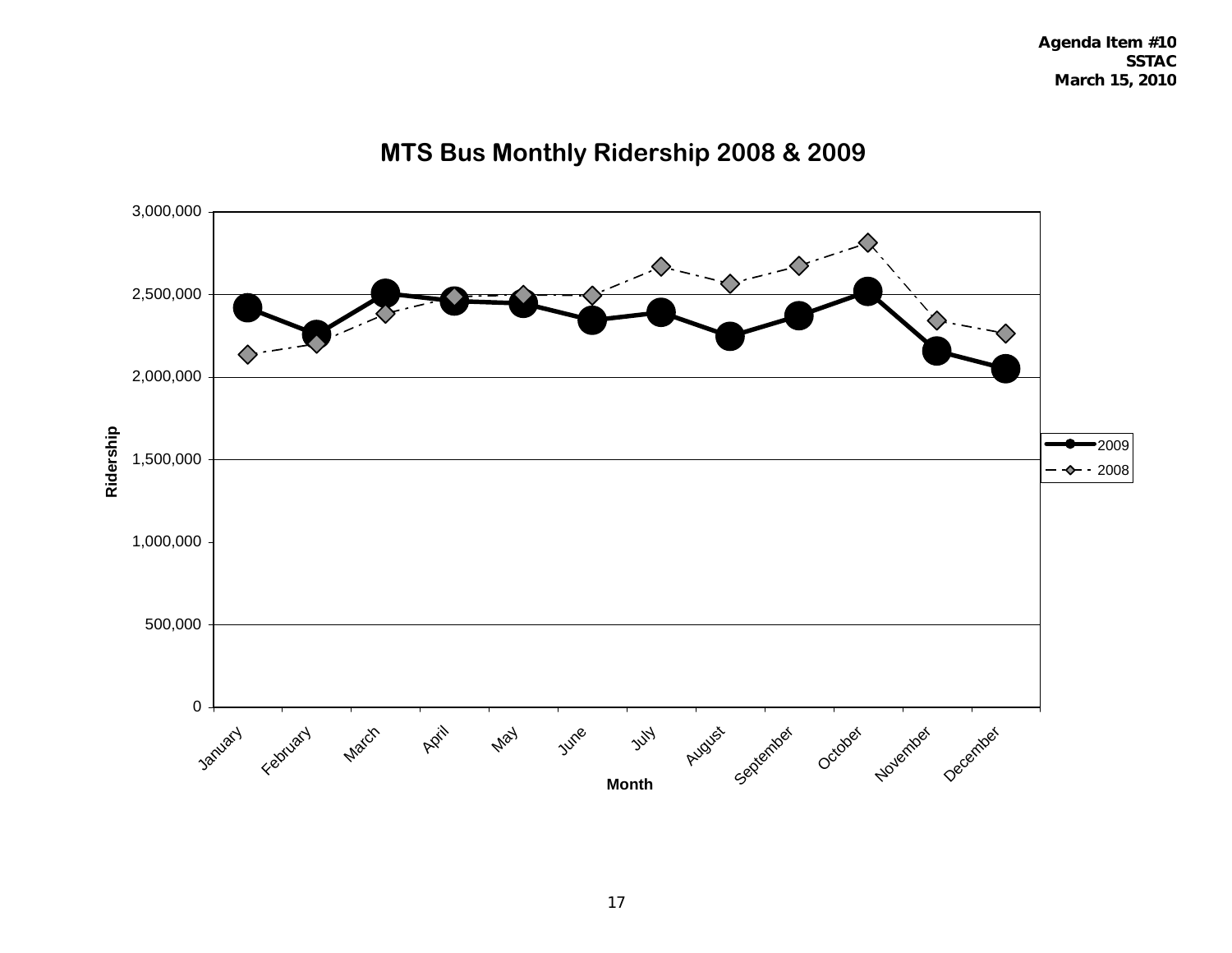**Trolley Monthly Ridership 2008 & 2009**

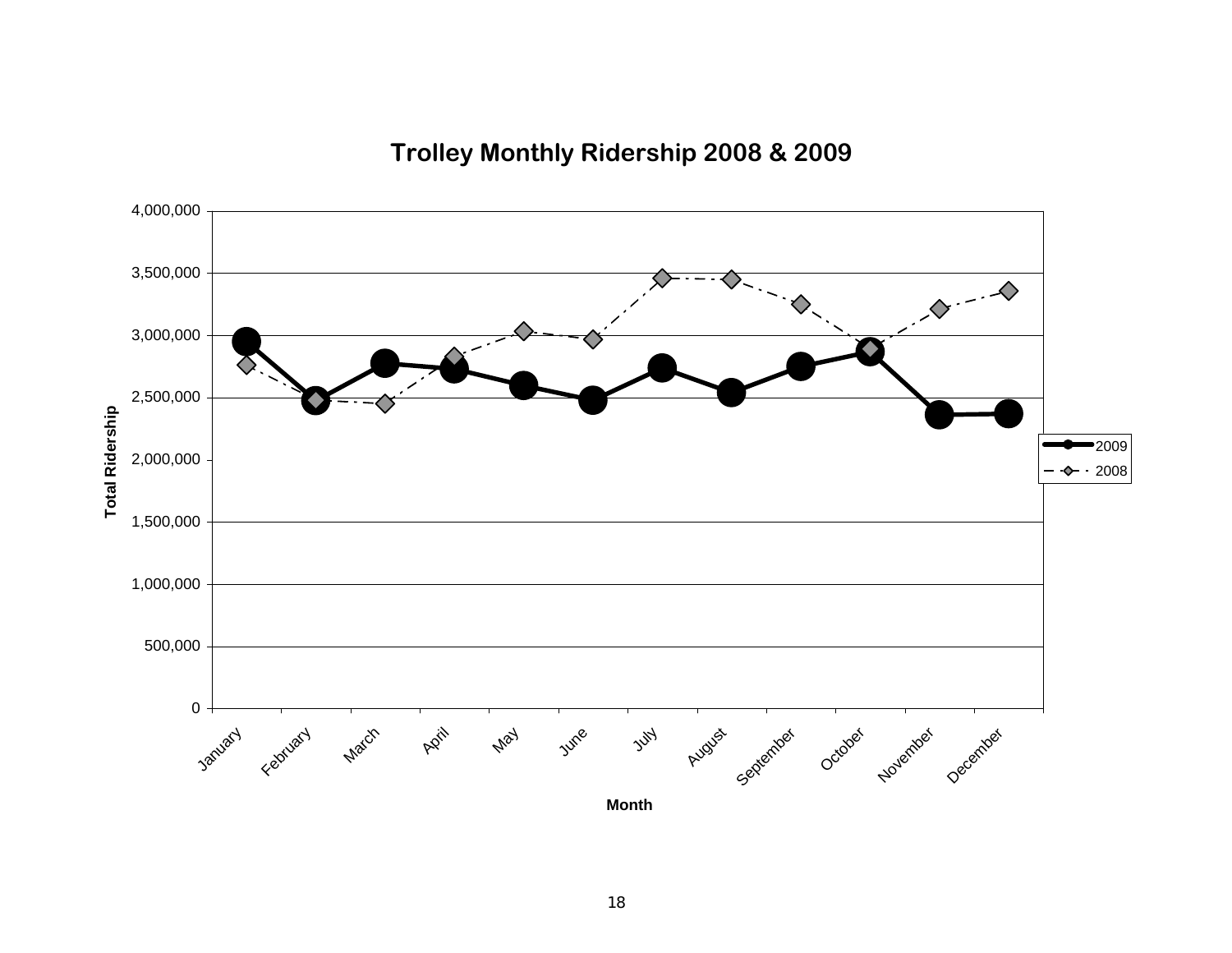### **MTS Contract Monthly Ridership 2008 & 2009**

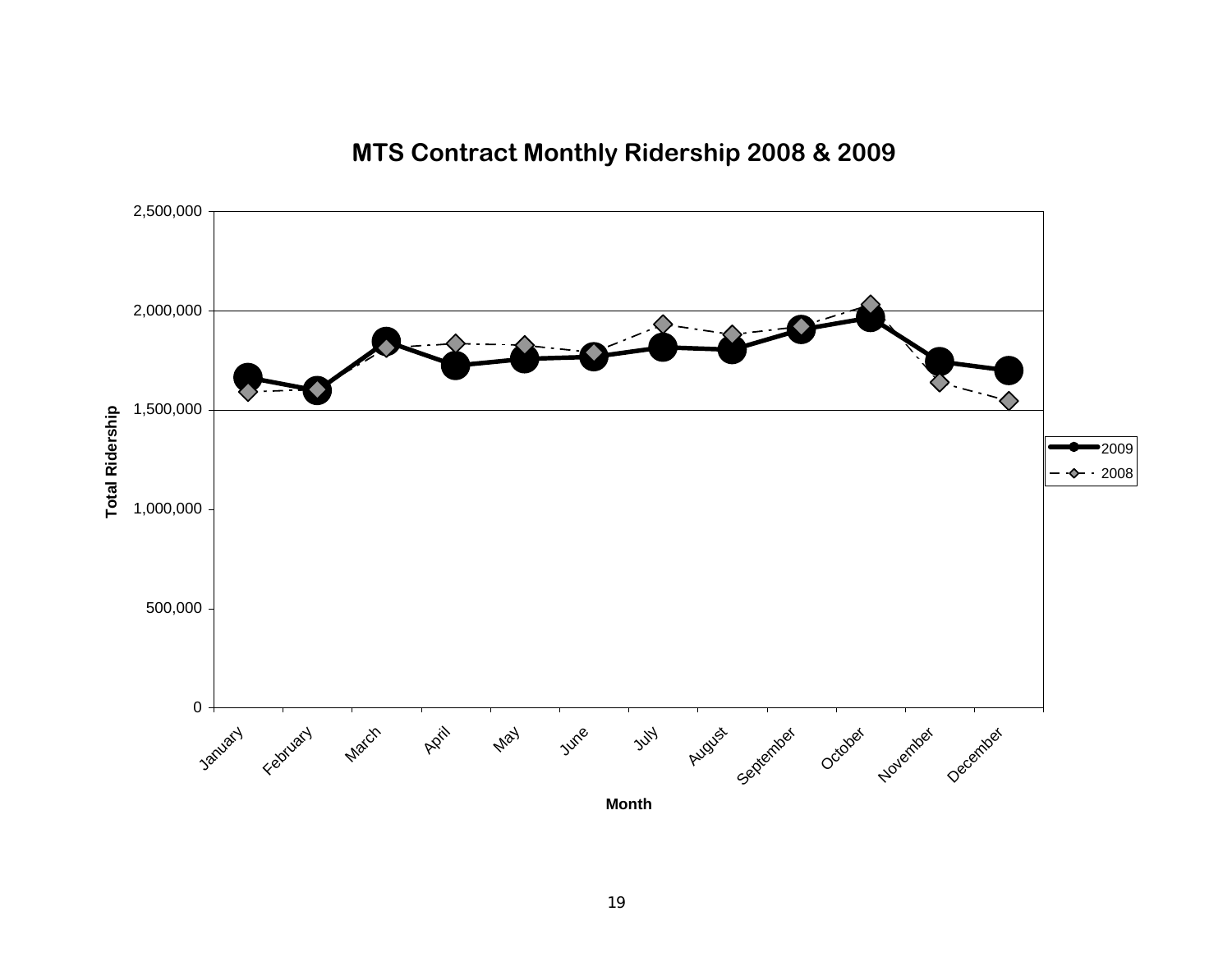**Trolley Monthly Pass-Ups 2008 & 2009**

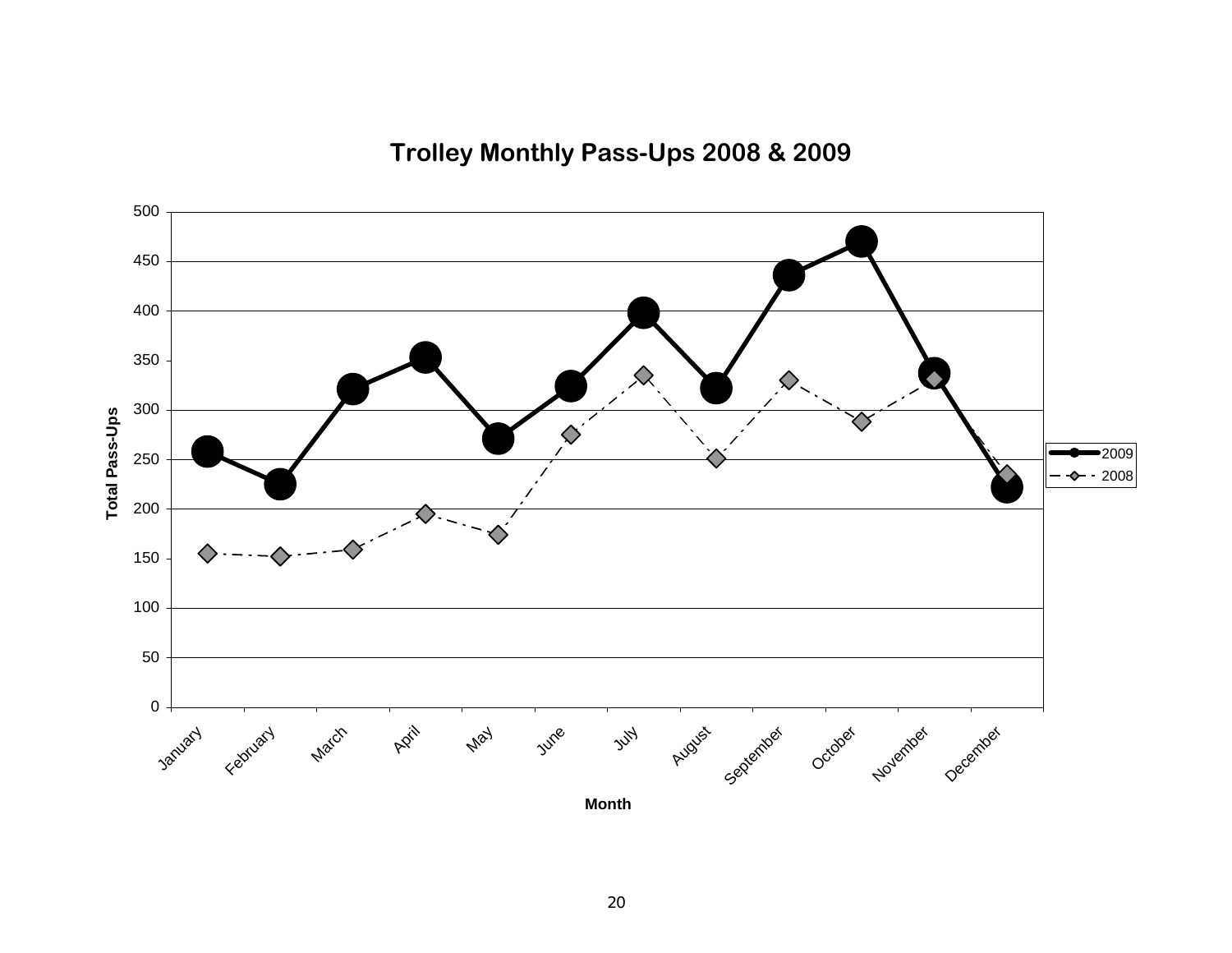**Bus Monthly Pass-Ups 2008 & 2009**

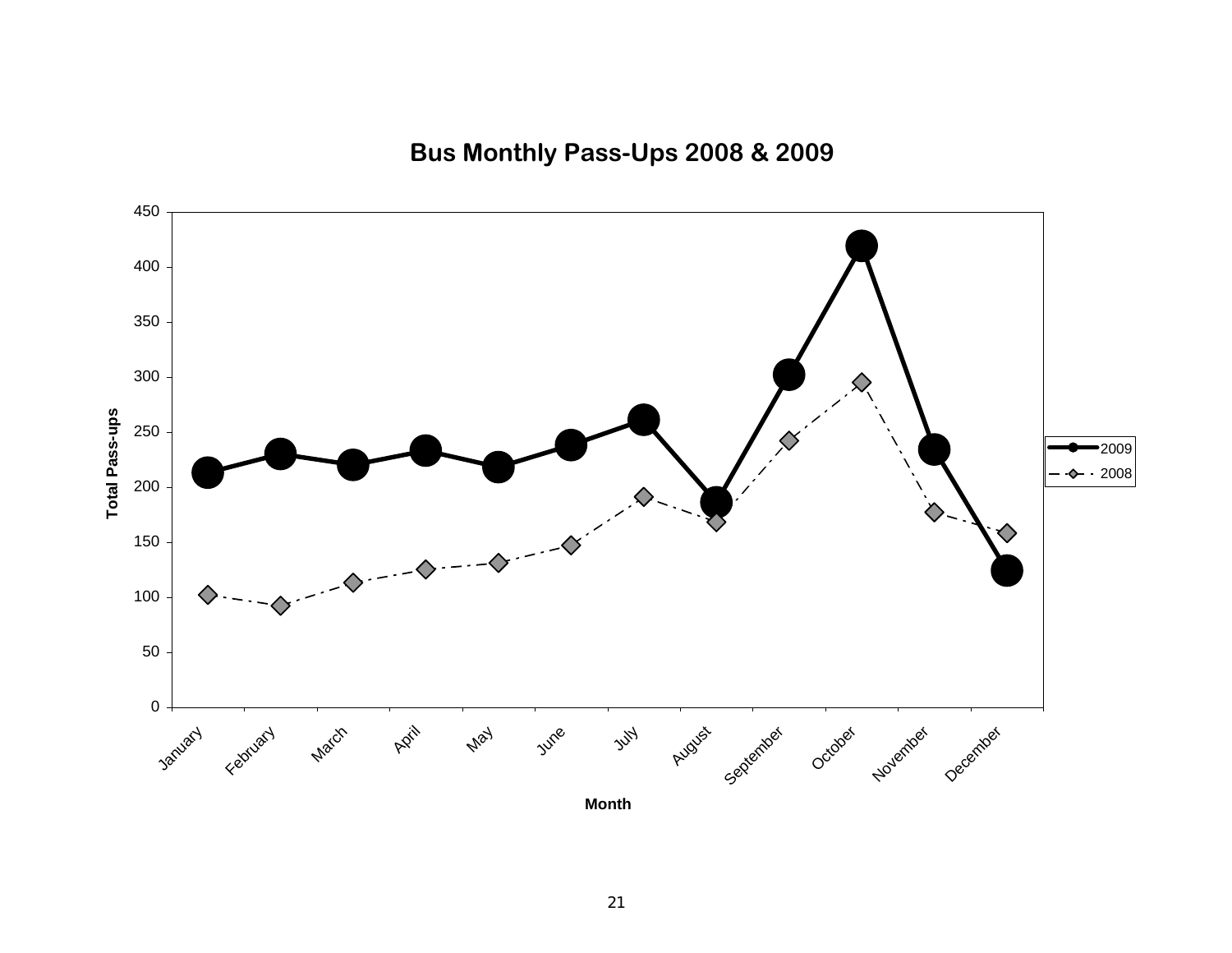

### **MTS Contract Monthly Pass-ups 2008 & 2009**

**Month**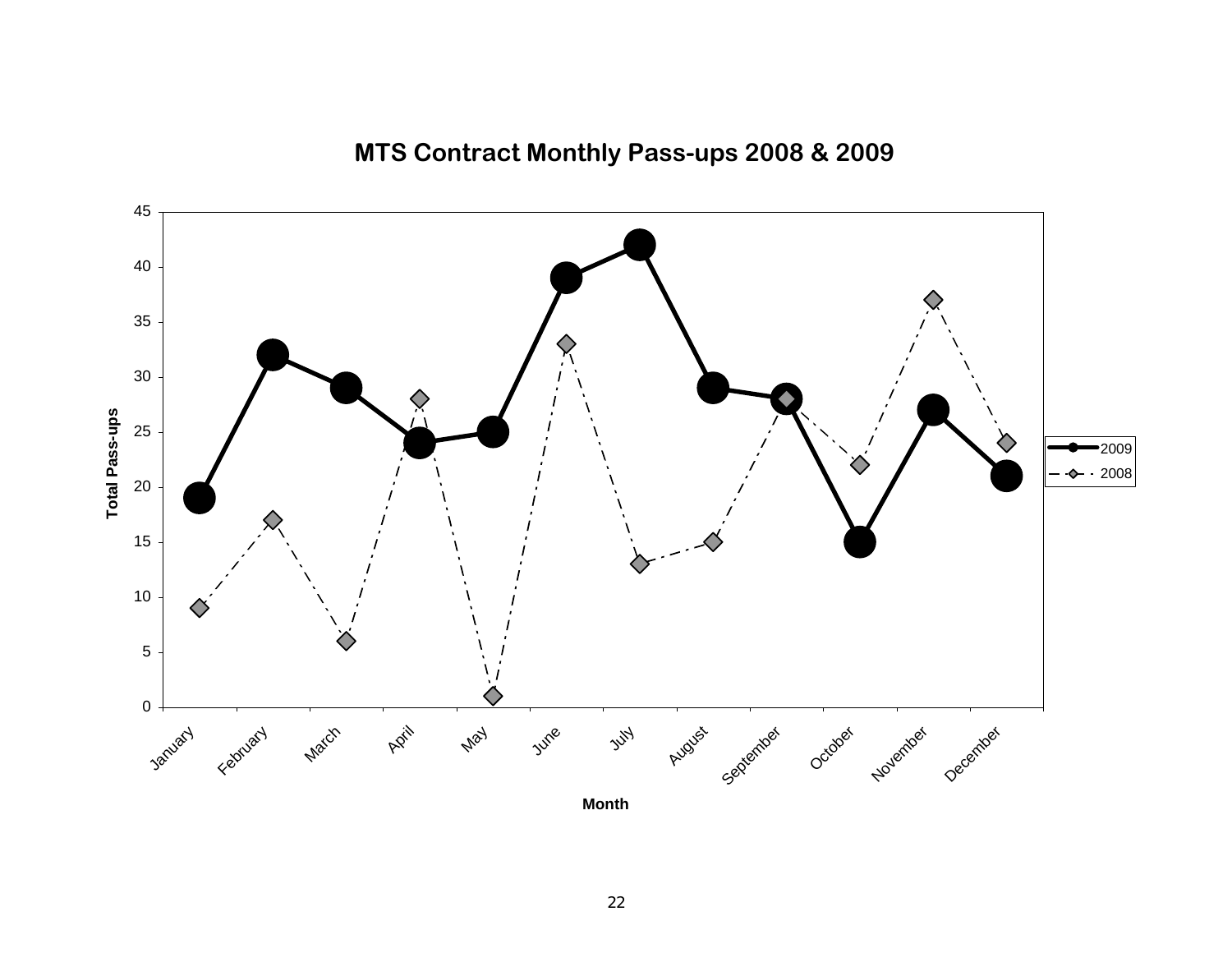

### **Trolley Monthly Lift Deployments 2008 & 2009**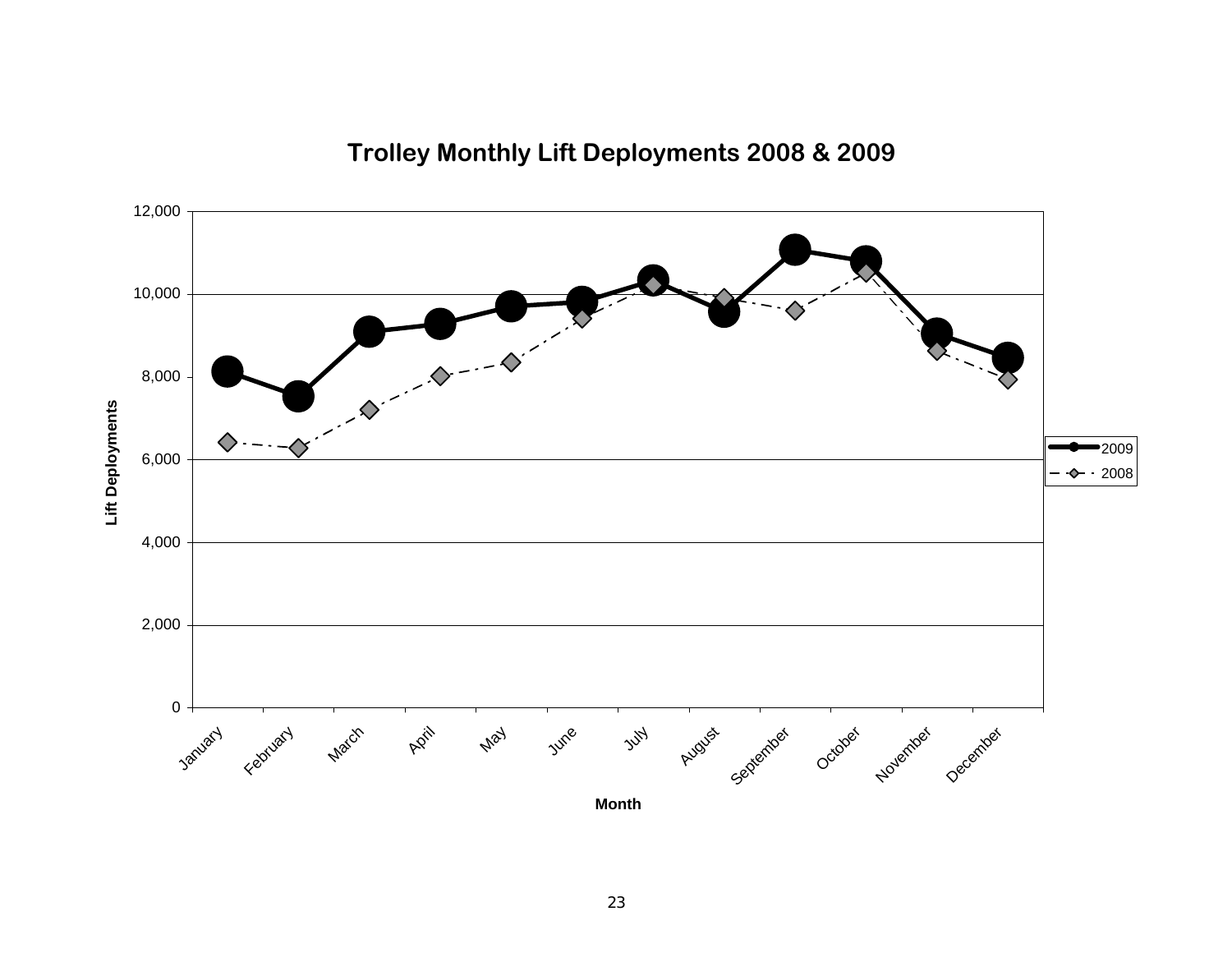

### **Bus Monthly Lift Deployments 2008 & 2009**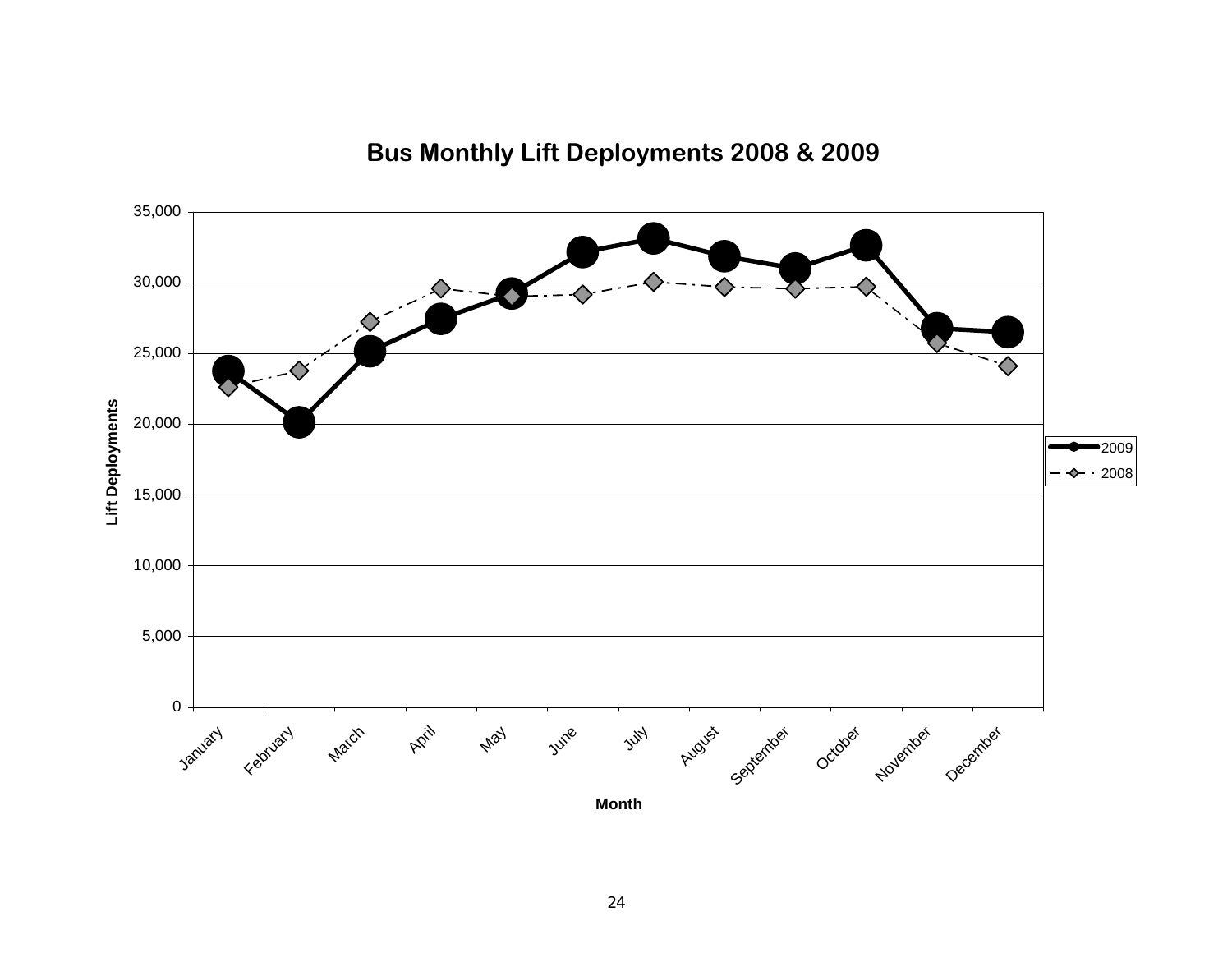

### **MTS Contract Monthly Lift Deployment / Uses 2008 & 2009**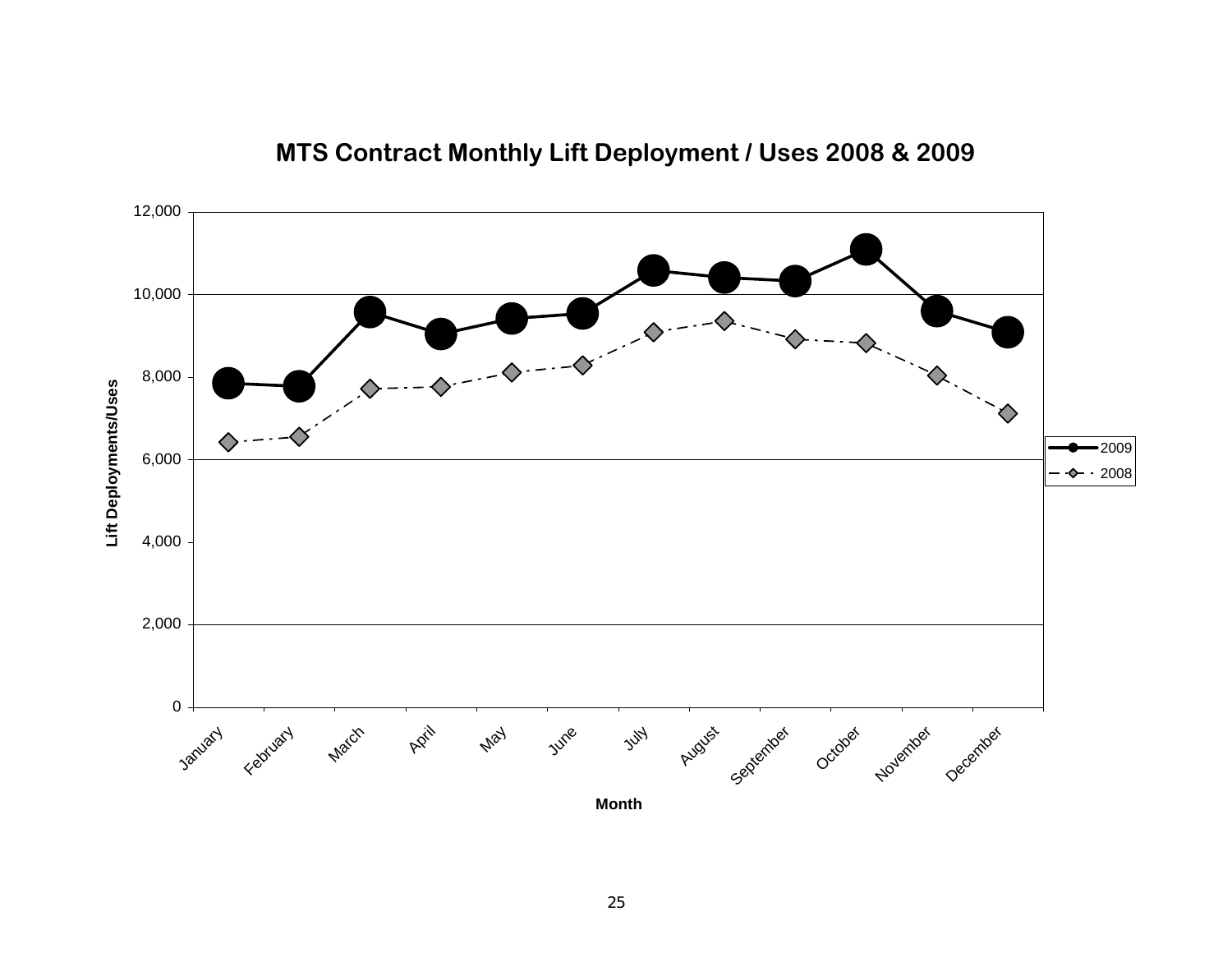**Trolley Monthly Lift Failures 2008 & 2009**

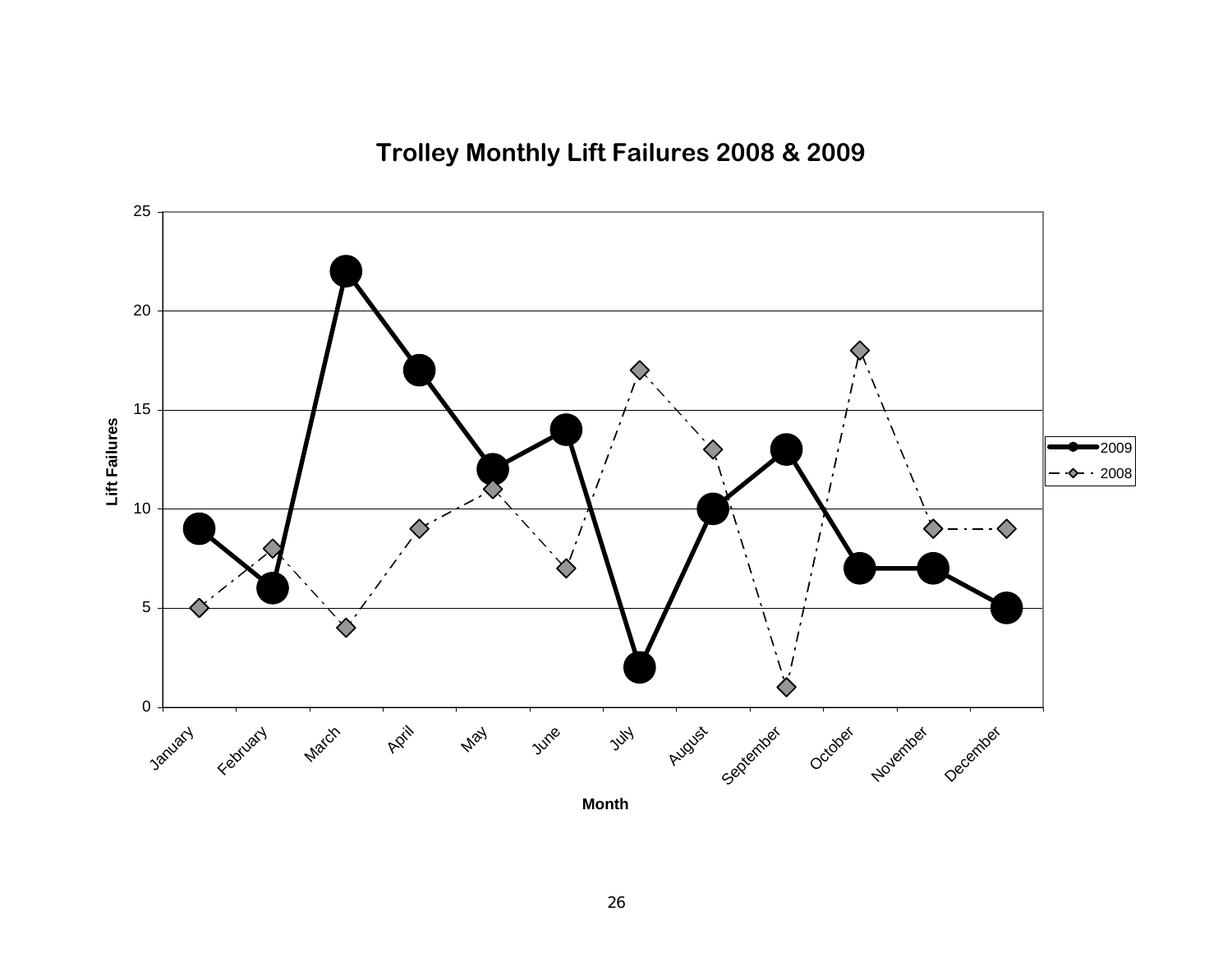**Bus Monthly Lift Failures 2008 & 2009**

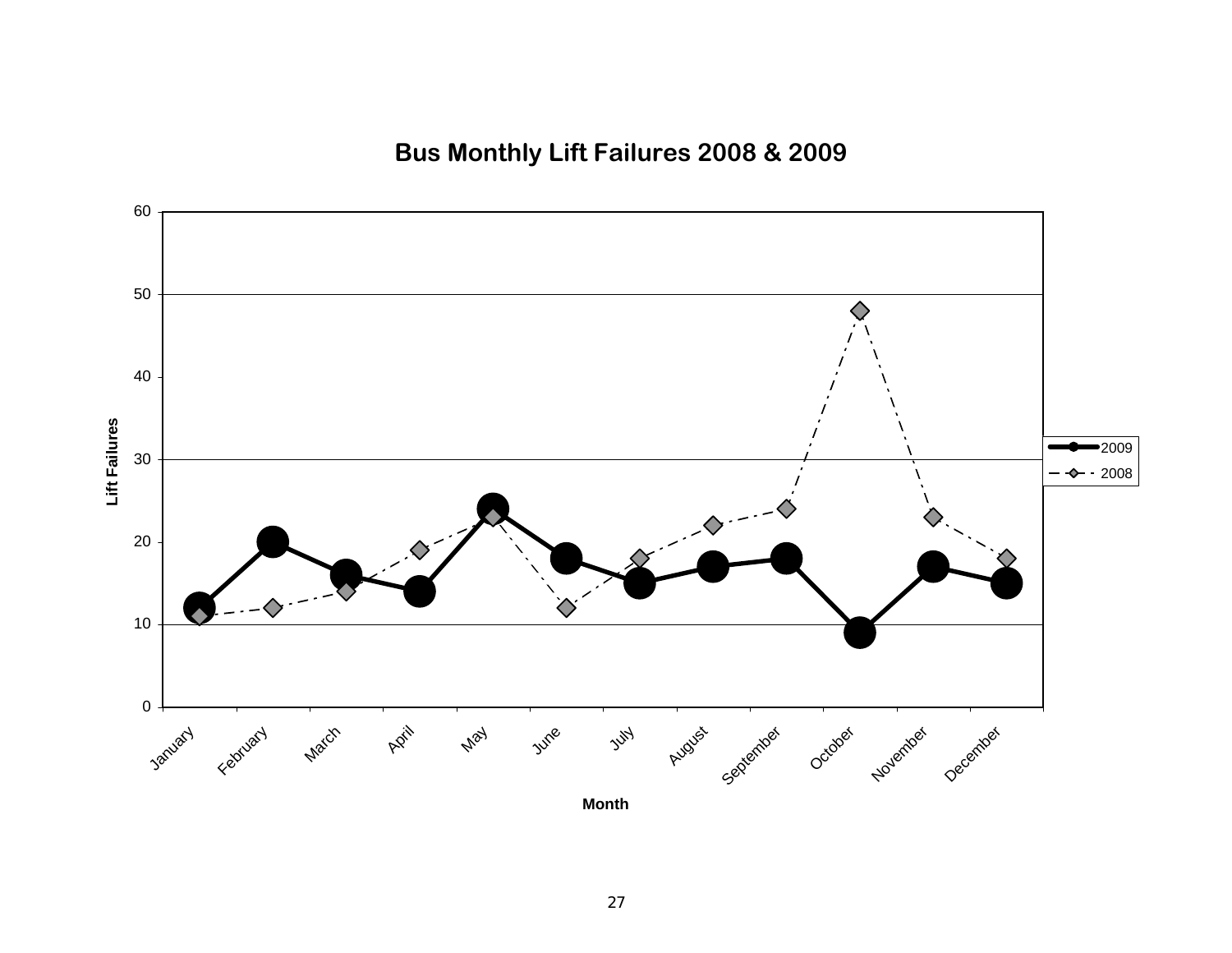### **MTS Contract Monthly Lift Failures 2008 & 2009**

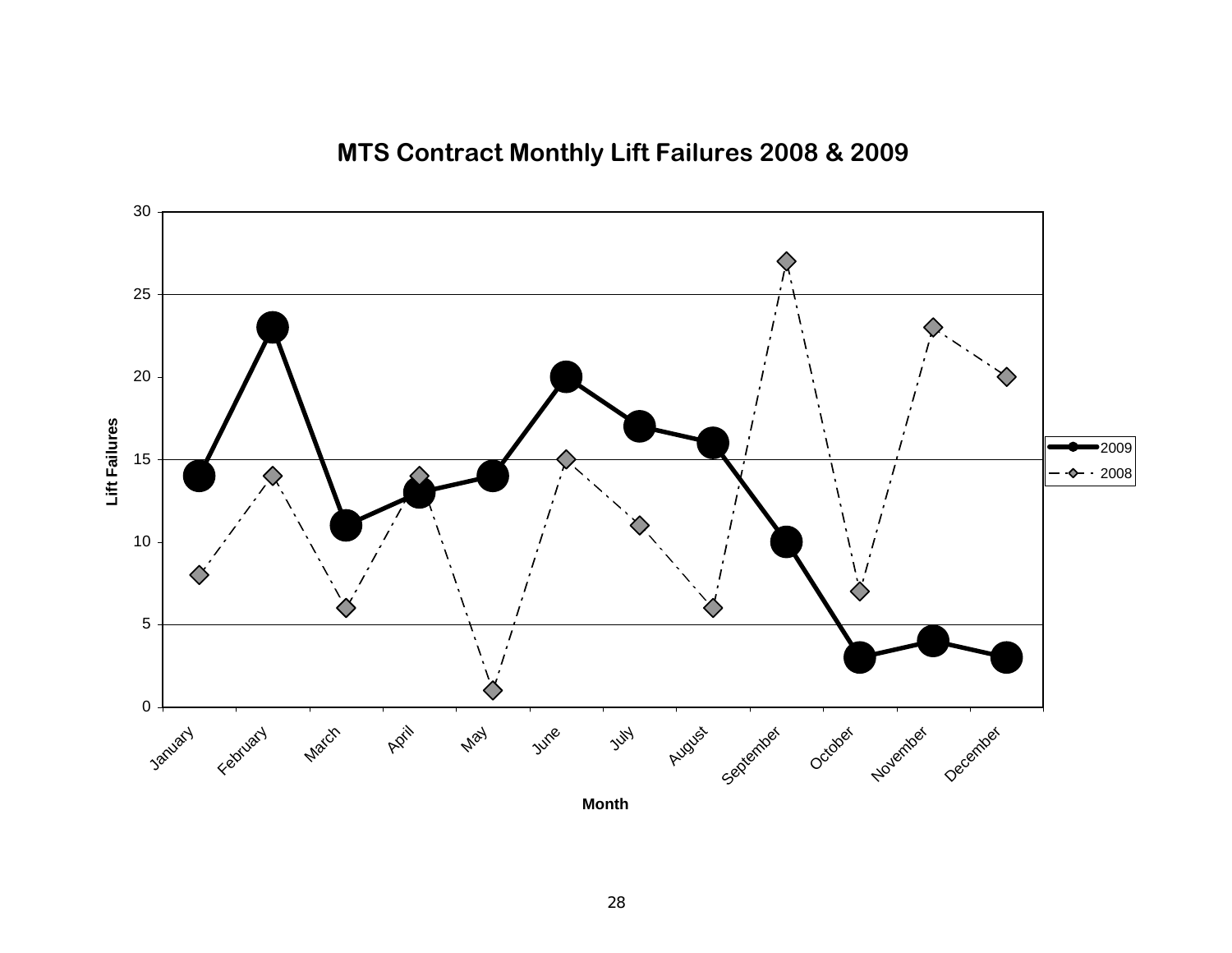

### **NCTD BREEZE Ridership 2008 & 2009**

**(Note: Starting 10/18/09, BREEZE Route 101 became a contracted service operated by First Transit)**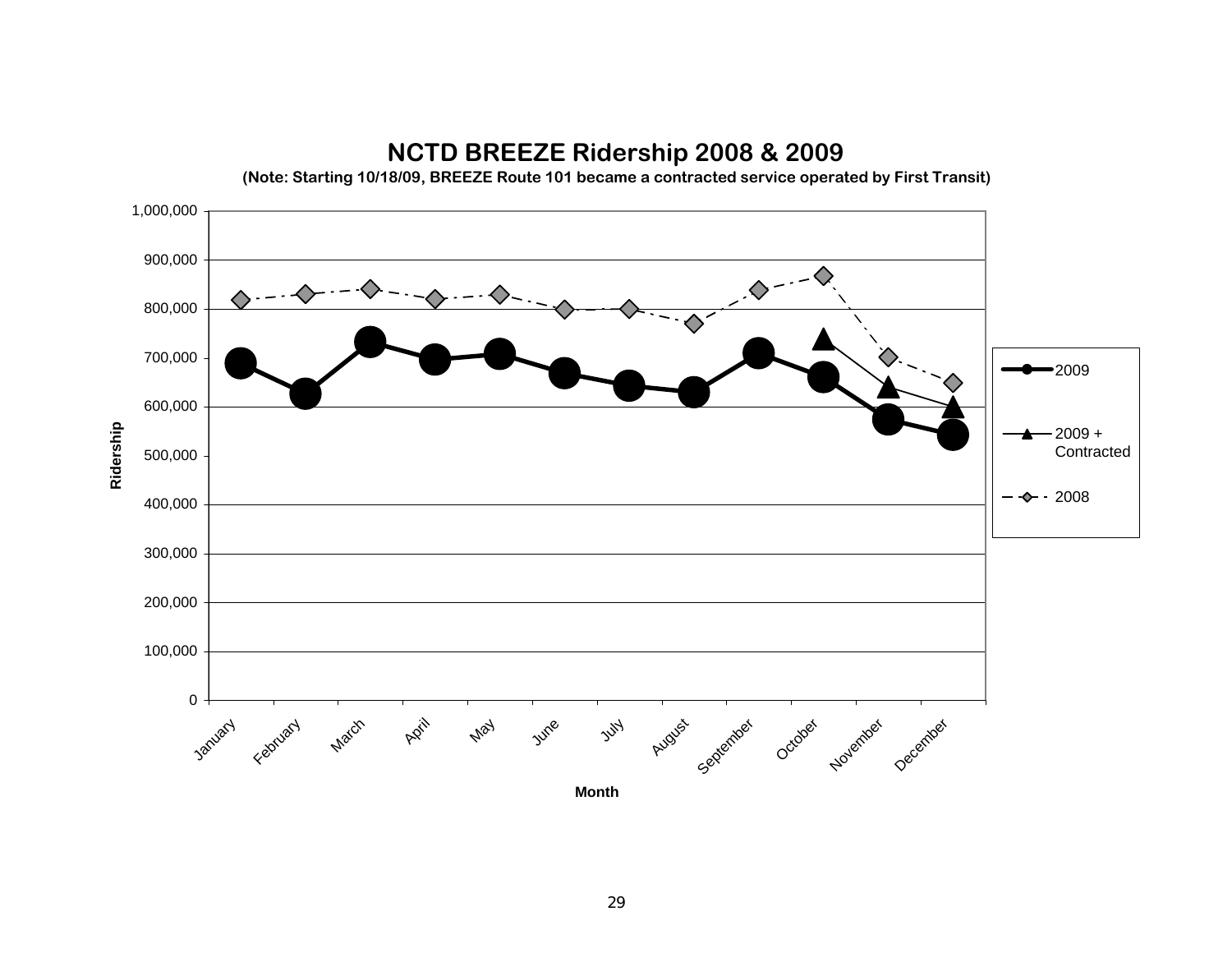### 020,000 40,000 60,000 80,000 100,000 120,000 140,000 160,000 180,000 200,000 January February **March** April May June  $y^{\mathcal{U}}$ August <sub>September October November December</sub> **Month**<u>**Rider 100,000**</u><br>Ridership<br>Rider 2008<br>Rider 2008

### **NCTD COASTER Ridership 2008 & 2009**

30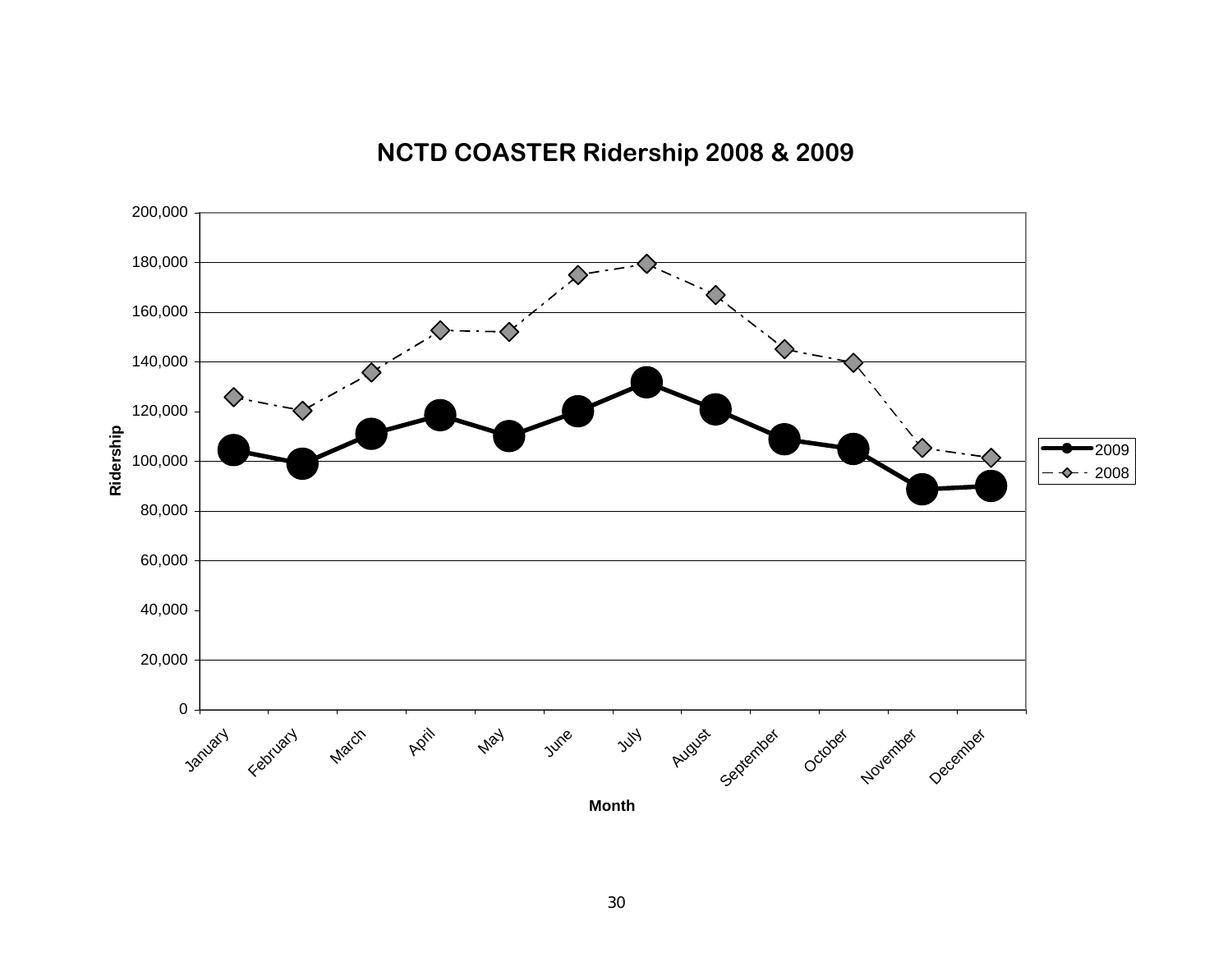## **NCTD SPRINTER Ridership 2008 & 2009**